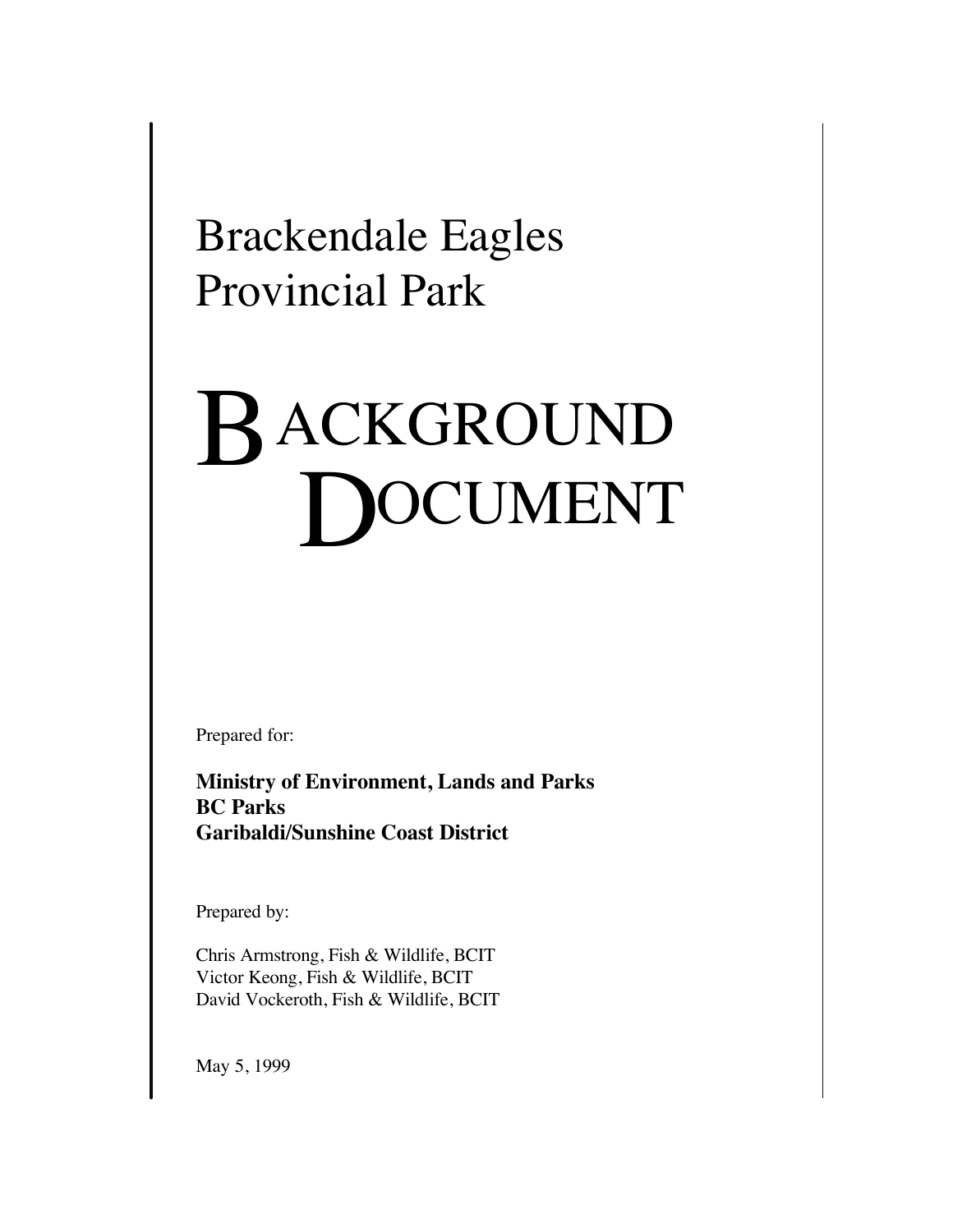# **Table of Contents**

| Commercial Activities. |  |
|------------------------|--|
|                        |  |
|                        |  |
|                        |  |
|                        |  |
|                        |  |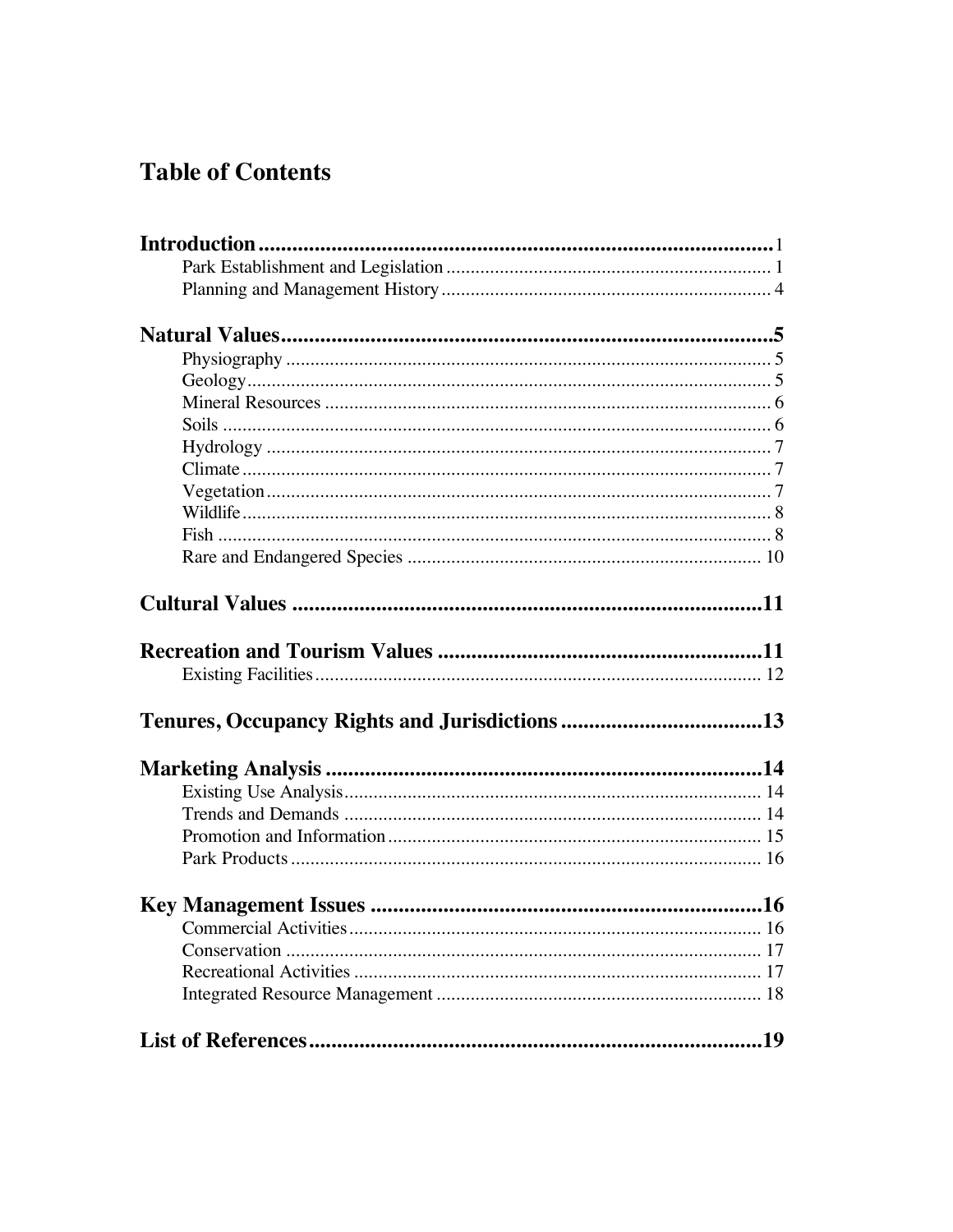| Appendix 1. Wildlife Species Within Brackendale Eagles Provincial Park |  |
|------------------------------------------------------------------------|--|
|                                                                        |  |

# **List of Figures**

| Figure 2- Brackendale Eagle Provincial Park as established |  |
|------------------------------------------------------------|--|
|                                                            |  |
|                                                            |  |

### **List of Tables**

| Table I. Average Annual Salmon Returns on the Squamish, Cheakamus,     |  |
|------------------------------------------------------------------------|--|
|                                                                        |  |
| Table II. Peak Annual Salmon Returns on the Squamish, Cheakamus,       |  |
|                                                                        |  |
| Table III. Timing of Annual Salmon Returns on the Squamish, Cheakamus, |  |
|                                                                        |  |
| Table IV. Fish Species Present in the Squamish, Cheakamus,             |  |
|                                                                        |  |
| Table V. Squamish Nation Indian Reserves in the Brackendale Area  13   |  |
| Table VI. BC Parks Day-Use Attendance Figures for Three Day-Use Areas  |  |
|                                                                        |  |
| Table VII. Annual Tourist Room Revenue, Squamish/Lillooet Regional     |  |
|                                                                        |  |
|                                                                        |  |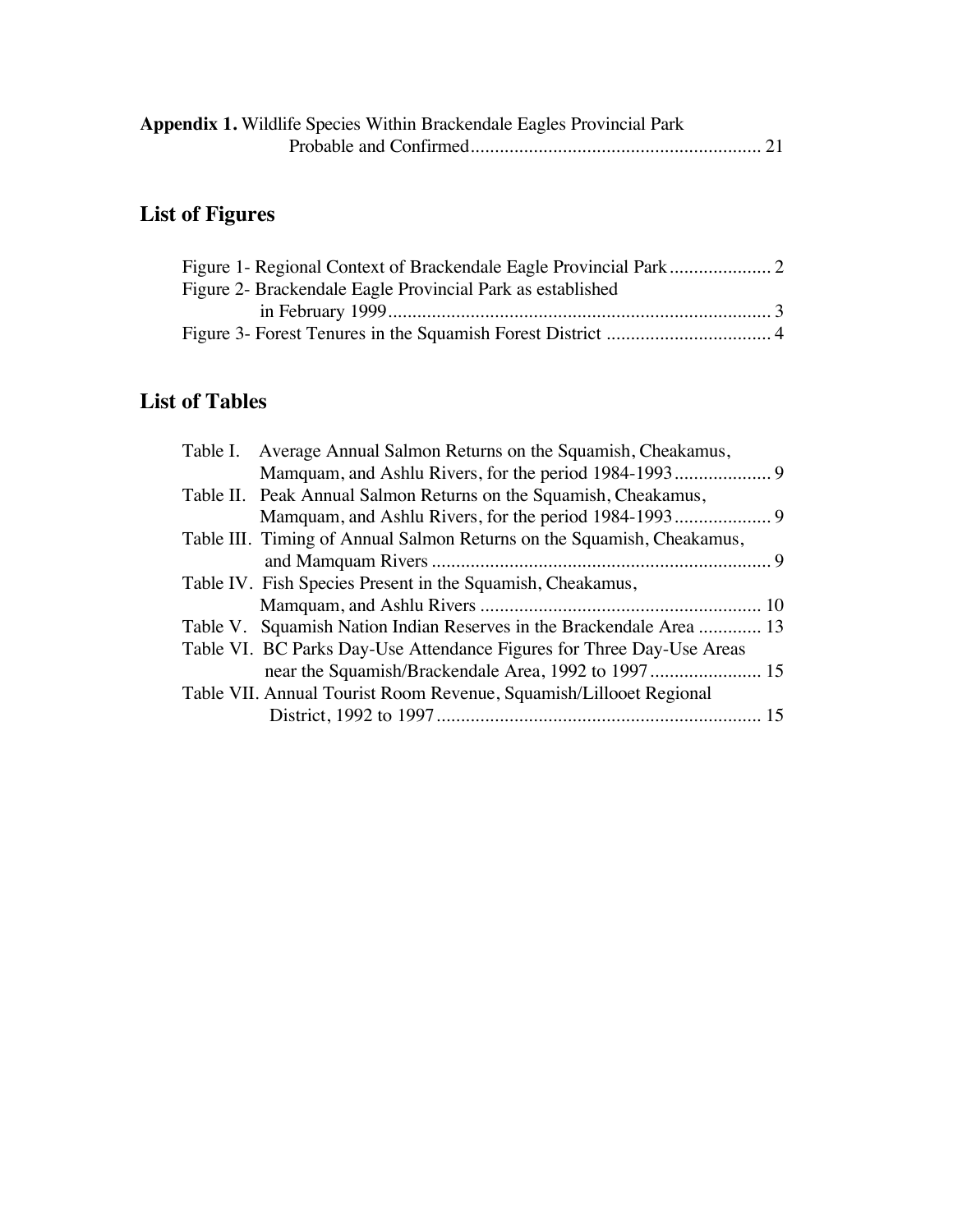### **Introduction**

This report has been prepared to provide natural, cultural, and recreational information to assist the management planning process for Brackendale Eagle Provincial Park.

Brackendale Eagles Provincial Park is located on the west side of the Squamish River, near the community of Brackendale, B.C., approximately 70 km. north of Vancouver (Figure 1). It is 755 hectares in size.

The Squamish River Valley has long been recognized as one of the most significant areas of wintering bald eagles (*Haliaeetus leucocephalus*) in North America. On January 9<sup>th</sup>, 1994, Squamish had a world record count of 3,769 eagles. The river's riparian area is heavily used for roosting, perching and feeding. Prolific runs of chum salmon (*Oncorhynchuus keta*) in the Squamish, Cheakamus, and Mamquam rivers draw eagles in from all over the Pacific Northwest from November to February each year.

### **Park Establishment and Legislation**

In 1992, British Columbia announced the Protected Areas Strategy, a plan to protect 12 percent of the province by the year 2000. The selection and establishment of protected areas for most of the province was, and continues to be, attained through regional and sub-regional land use planning tables. However, to address the issue of protected areas in the Lower Mainland region, the government established a Regional Public Advisory Committee (RPAC) in June, 1995. The committee included representatives from conservation groups, the forest industry, outdoor recreation groups, mining, tourism, fish and wildlife, and a number of government agencies. In 1996 the Province accepted the committee's recommendations for 23 new protected areas thus bringing the total amount of protected area to approximately 14 percent in this region.

Included in the recommendations was an important wintering site for bald eagles – the Brackendale Eagle Reserve. Over 700 hectares along the west side of the Squamish River was set aside to protect feeding, perching, and roosting sites that contribute to the extensive population of over-wintering eagles.

In 1999, Brackendale Eagles Provincial Park was established as a Class A Provincial Park ensuring that critical bald eagle habitat for feeding, perching, and roosting along the Squamish River was protected (Figure 2).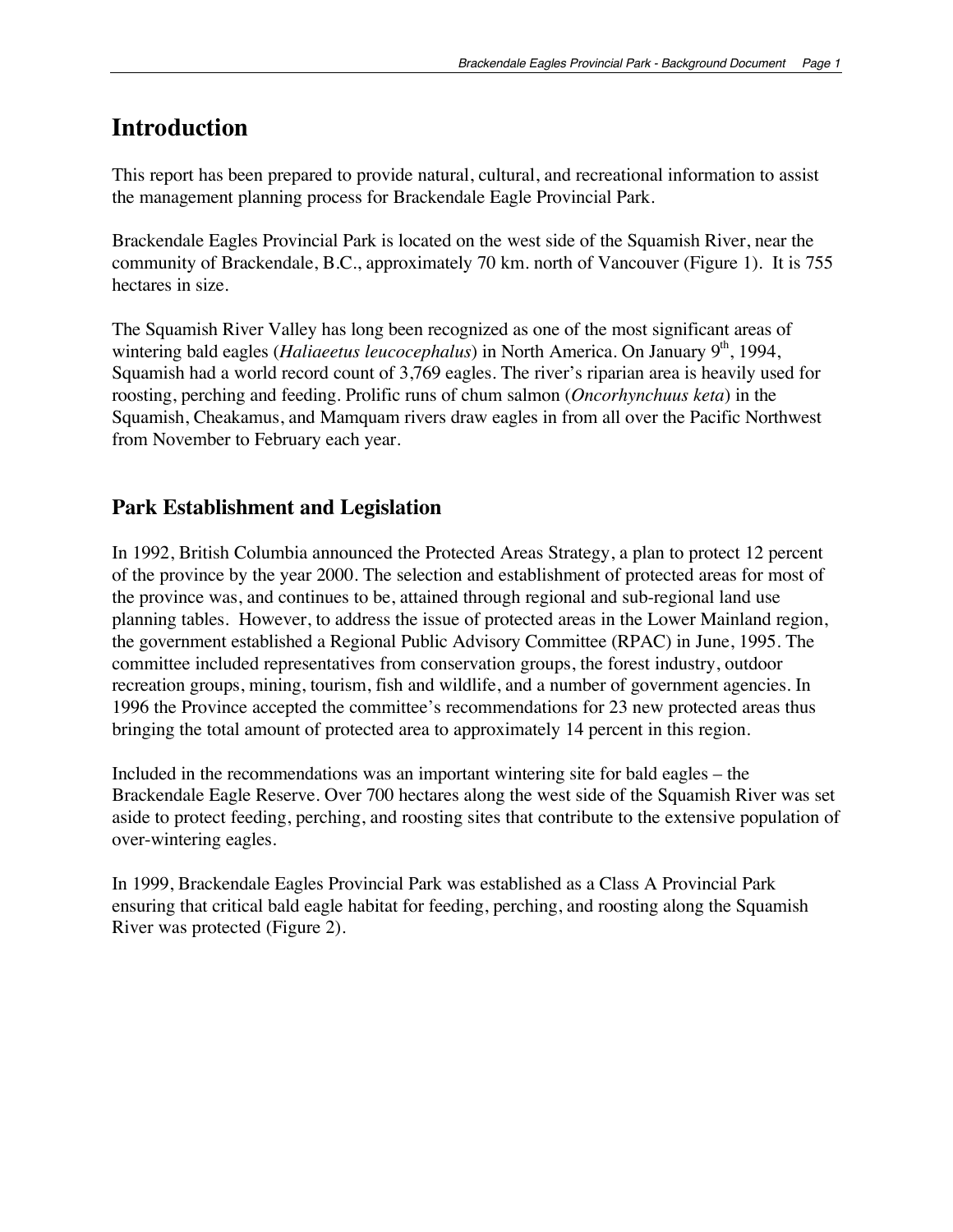#### **BEBIT Provincial Parks** Figure 1: Regional Context Map



**Major Cities Transportation Network** Water Features

Parks and Protected Areas

Garibaldi/Sunshine Coast District



Scale 1:600000

 $10km$ 

Projection<br>Albers Equal Area Conic Datum NAD83 Produced: October 09/01

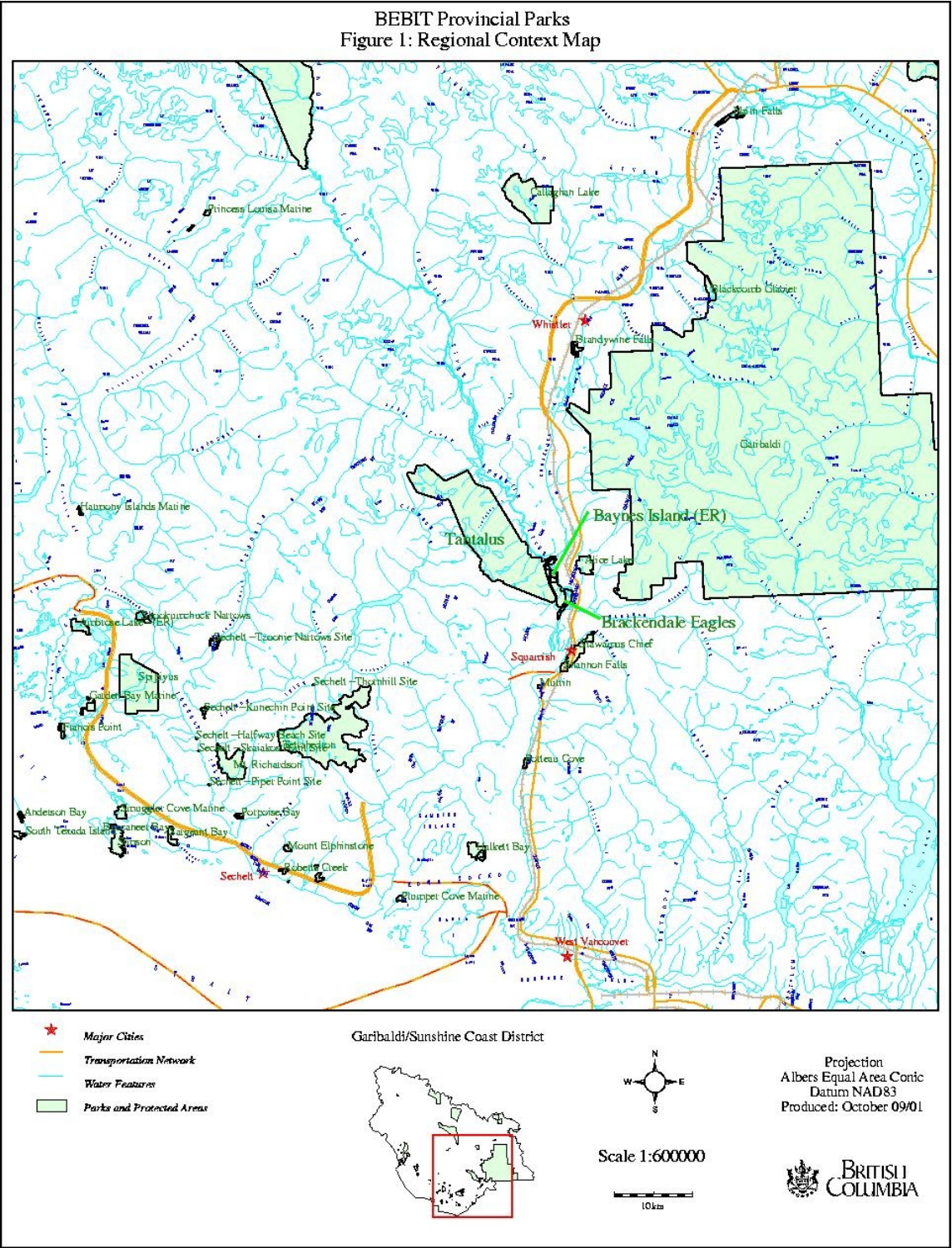Figure 2. Park Map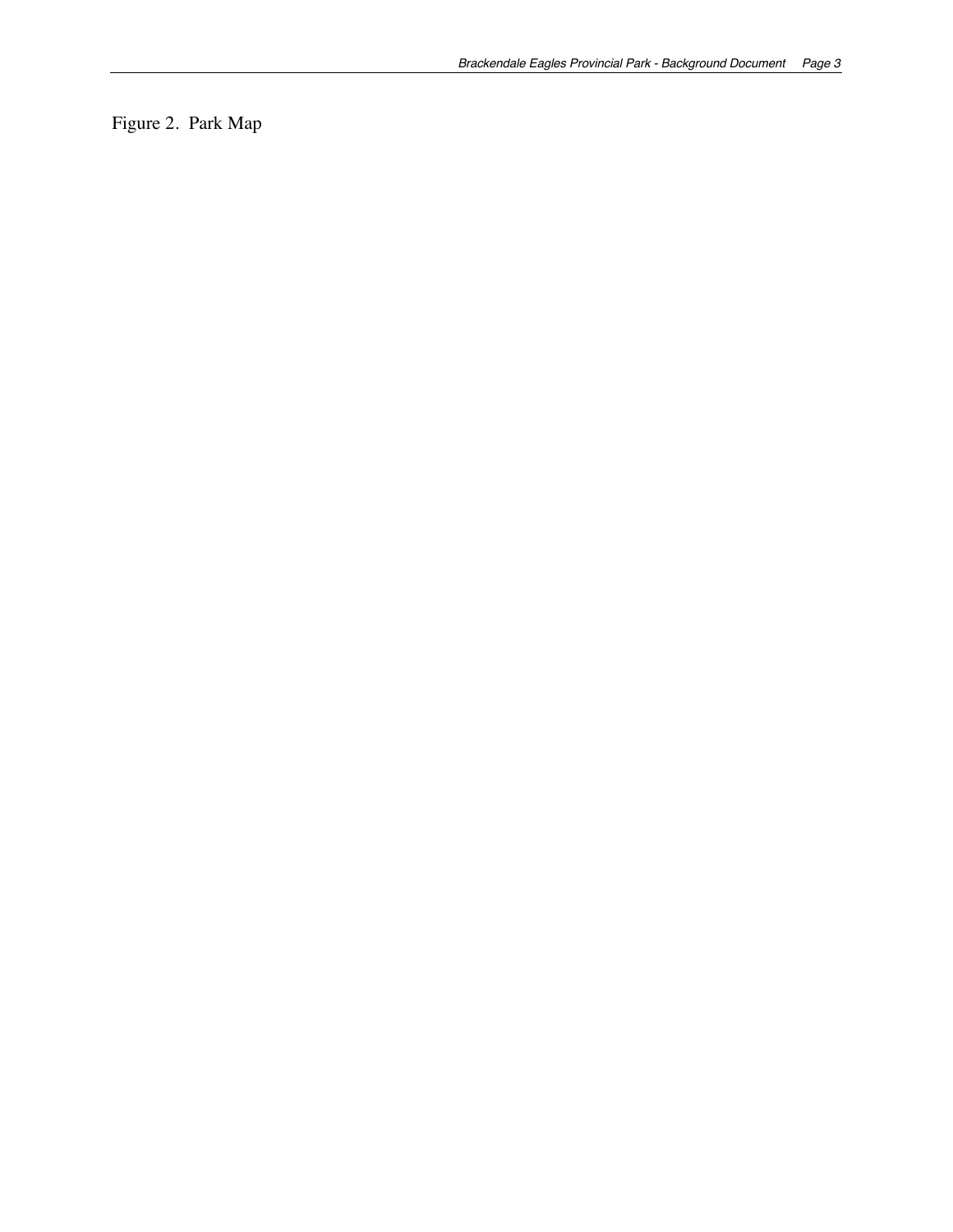### **Planning and Management History**

Various government agencies have been responsible for the planning and management of the area in the past. Fish and wildlife resources were managed by the BC Environment within the Lower Mainland Region Management Unit 2-6 for hunting, fishing, trapping, and guide-outfitting. The Department of Fisheries and Oceans has a mandate to manage sea-run salmonids in the Squamish River system.

Some logging activity has taken place on privately held land adjacent to the Brackendale Eagles Provincial Park boundaries. Scott Paper currently holds logging rights along the riverbank from Brackendale to the estuary. As well, forest companies such as Interfor and Weldwood have cutting rights to various areas in the region.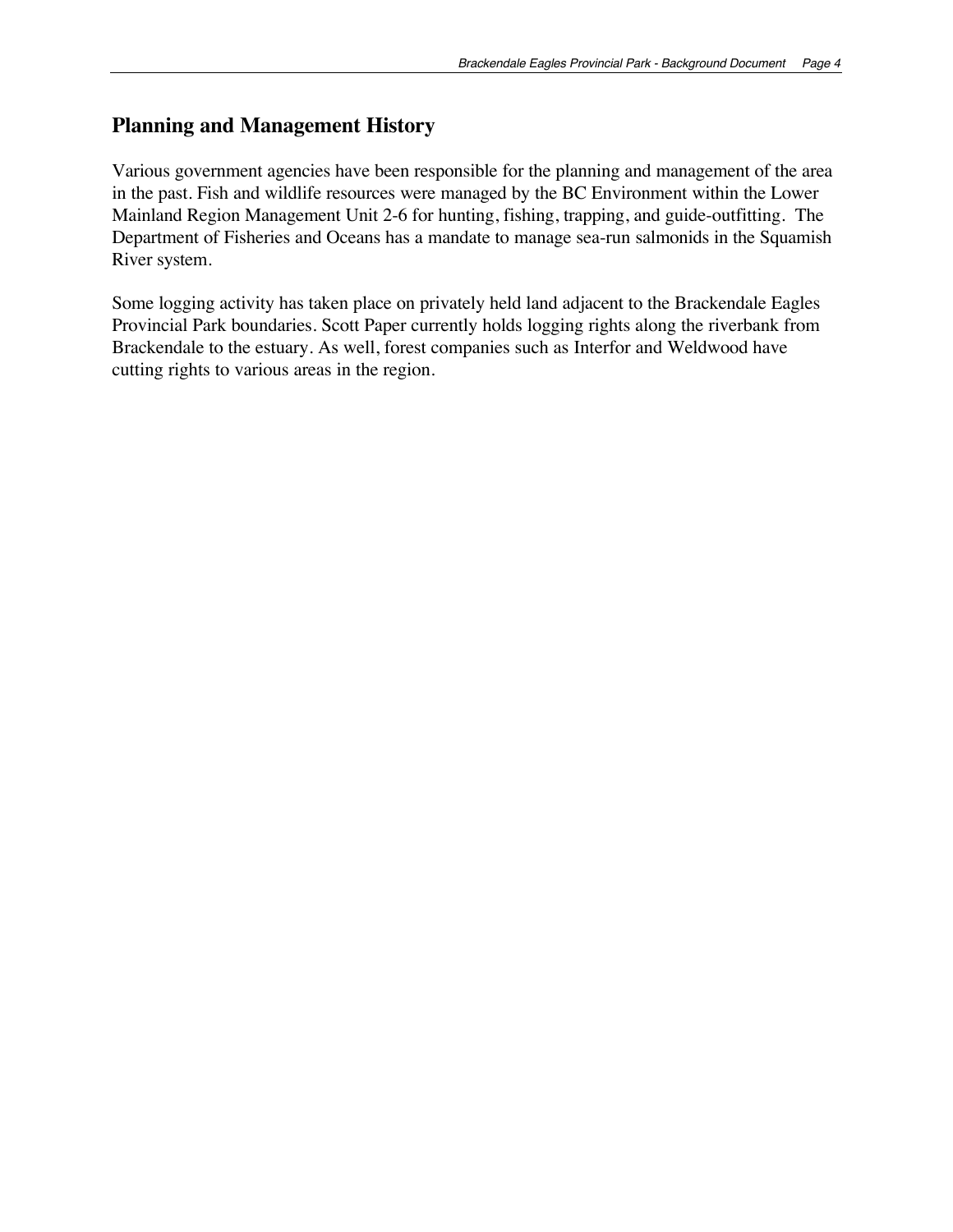### **Natural Values**

### **Physiography**

Brackendale Eagles Provincial Park lies in the Squamish River watershed within the rugged mountain terrain of the Coast Mountain Range. The Squamish River watershed is one of several river systems draining through the Pacific Ranges to the coast. In the process, these river systems have cut large low-level valleys through the mountains dividing the Pacific ranges into separate blocks.

Some of the valley bottom deposits were formed by repeated rock avalanches, debris flows and volcanic deposits originating from Mount Garibaldi and other nearby mountains. At the end of the last ice age (approximately 10,200 years ago) much of the present lower Squamish River Valley was rapidly filled in with large amounts of sediment brought down by rivers of glacial meltwater and by the significant presence of glacial material.

All this sediment deposition has resulted in the deep deposits of surficial material in the lower Squamish River Valley causing the river to slow down, spread out, and form meandering braided channels as it flows into Howe Sound.

### **Geology**

The park lies within the South Coast Mountains underlain by granitic rock of the Coast Plutonic Complex. In general, the Squamish area is underlain by Cretaceous granite and granodiorite bedrock (between 90 to 100 million years old) of the Jurassic to Tertiary Coast Plutonic Complex. Resting on this granitic bedrock are depositions of surficial material deposited by glacial, landslide, and river activities. The most prominent geological feature in the Squamish area is the Stawamus Chief, a 670m tall granodiorite monolith.

Following the late Pleistocene epoch approximately 10,000 years ago, several rockfall avalanches have occurred along the western flank of Mt. Garibaldi creating such features as the Cheekeye Fan at the northeast corner of the park. The volcanic rocks of the Garibaldi Volcanic Belt such as the dacitic lavas and tuff-breccias that comprise the western flank of Mt. Garibaldi are prone to extensive rapid landslides. More recently, in the Holocene epoch a series of massive rockfalls (approximately 4800, 1100, and 500 years ago) originating from Mt. Cayley resulted in the repeated blockage of the Squamish River forming temporary lakes. The layers of fine sediment that accumulated on the bottom of the temporary lakes resulted in varved lacustrine sediment formations found in the surficial material of the Squamish Valley north of Brackendale Eagles Provincial Park.

Another geological feature in the area is a fault line that underlies the park, running from its southeast corner to its northwest boundary. Tectonic activities in the region have created a series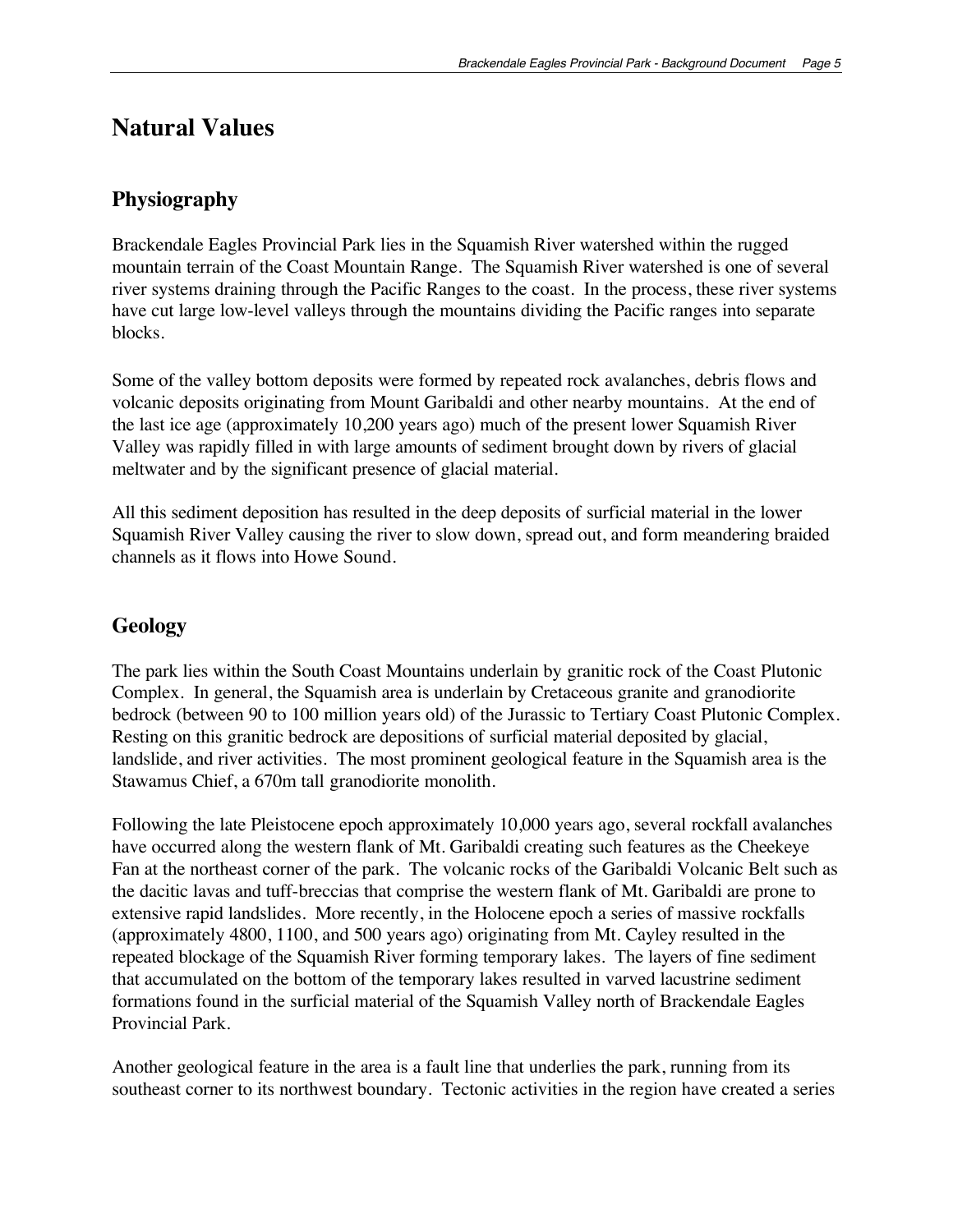of faults which, combined with erosion, have exposed bodies of ore that were once buried under layers of sedimentary and volcanic rocks. These ore bodies include minerals such as sericitized schist, malachite, and azurite.

The park lies within the Garibaldi Volcanic Belt which is the northern extension of the Cascade Volcanic Belt. The Garibaldi Belt includes nearby Mt. Garibaldi along with Mt. Cayley and Mt. Meagher to the north. Since the last ice age the Squamish region has experienced a significant amount of volcanic activity resulting in such geological features as Mt. Garibaldi and the Ring Creek Lava flow. One of the primary outcomes of volcanic activity is the region's granitic igneous intrusive bedrock. Just west of the park at the base of the Tantalus Range is a small fissure eruption that lies along a fault line. The fissure eruption has produced a considerable amount of lava and pyroclastic deposits that have eroded away resulting in protruding pinnacles of lava and partially collapsed caves.

### **Mineral Resources**

There are no documented mineral deposits in the areas encompassing the park. However, some areas near the park possess mineral potential. Underlying the park is a fault line that runs through the Squamish River Valley in a northwest direction. This fault line may potentially contain copper and gold deposits. Due to heavy sedimentation, access to probable instream mineral deposits would be difficult, thus making mineral assessment impossible and exploitation unfeasible. Immediately west of the park are potentially limited gold, copper, lead, and zinc deposits in the Tantalus Range. There also exists a potentially significant deposit of gold just southwest of the park near the Squamish River Estuary.

#### **Soils**

Soils in the Squamish area are generally Ferro-Humic Podzols and Folisols overlying igneous intrusive rock. Intrusive rocks are quite weather resistant and soil development has been relatively slow. Over time, however, physical and chemical weathering has produced a coarse-textured acidic soil.

Due to high precipitation in the area, soils are generally moist to wet. The soil temperature regime is mild (the mean annual soil temperature fluctuates from 8 to 15 Celsius). A high level of moisture has resulted in generally poorly drained soils. The processes of soil development in the Podzol order include an accumulation of organic material (mainly coniferous litter) with iron and aluminum dominating in the B horizon. They are characterized by Mor humus forms. Fluvial gravels and sands occur on terraces and floodplains of the Squamish River. These areas are prone to flooding and displacement. Vegetation establishment is often temporary.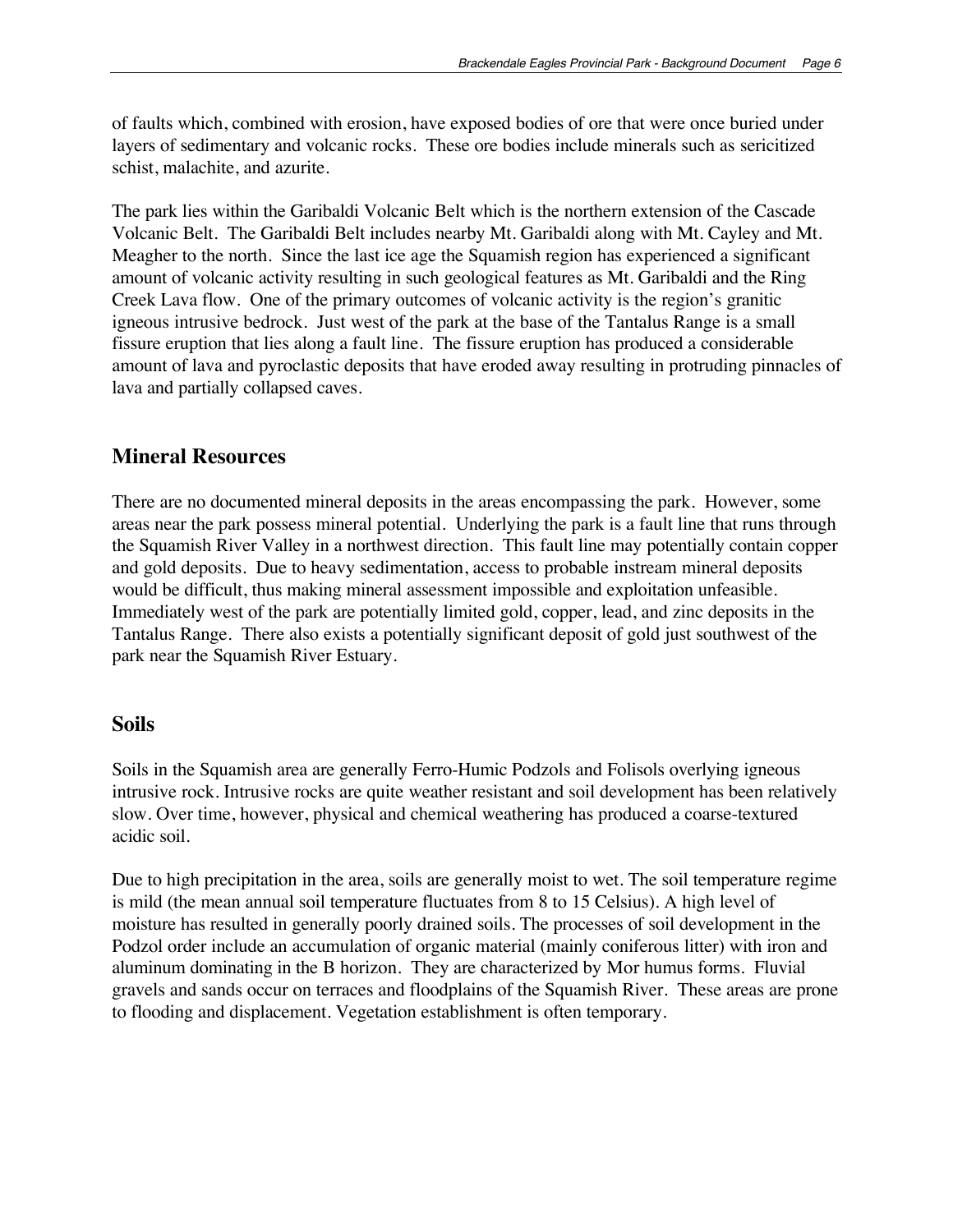### **Hydrology**

The Squamish River drains a watershed of approximately 2330 sq. km. It has four major tributaries; the Mamquam River, the Cheakamus River, Ashlu Creek and Elaho Creek. Runoff is generally highest in the summer (April to November), resulting from snowmelt in the Coast Mountains (average 500 cubic meters /sec.in July). However, maximum peak discharges are usually in the fall (2610 cu.m/s was recorded on October 8, 1984), and result from a combination of snowmelt and heavy rainfall.

Extensive dyking has occurred in the Squamish River Valley to protect homes from flooding and to provide more land for development. This has changed many of the natural flow patterns. In 1993, the Water Management Branch established flood elevation maps for the area that can be used to predict the maximum height of water at a given location. A 200-year flood event is of highest concern.

The Cheakamus River Hydroelectric Facility (approximately 25 kilometers north of Brackendale) diverts water from the Cheakamus River and stores it in a reservoir behind the Daisy Lake Dam. This has a significant impact on water flows, especially during times of low discharge (December to March), and has recently been the subject of great concern with regard to fish sustainability. Both the Cheakamus and the Squamish Rivers run through Brackendale Eagles Provincial Park and are affected by these changes in flow regimes.

### **Climate**

The climate of the Squamish area is typical of southern coastal British Columbia. A strong maritime influence results in relatively cool, dry summers and moist, mild winters with very little snowfall at low elevations. The growing season is long with an average of 222 frost-free days.

The area falls within the Coastal Western Hemlock biogeoclimatic zone and has a south-east aspect. Annual precipitation is high and temperatures are generally mild. The mean annual precipitation from 1982 to 1996 was 2488mm, with 354mm falling between May and September and 2134mm falling between October and April. The mean annual temperature from 1982 to 1996 was 9.5 degrees C, with the warmest month being July and the coldest December.

Strong outflow winds often affect the area. Extensive snow and ice in mountainous areas above Squamish can quickly cool passing air masses, which then move downhill under the influence of gravity.

### **Vegetation**

The Brackendale Eagle Reserve lies within the Coastal Western Hemlock dry maritime subzone (CWHdm). Forests are dominated by Douglas-fir (*Pseudotsuga menziesii*), western red-cedar (*Thuja plicata*), and western hemlock (*Tsuga heterophylla*). Major species in the moderately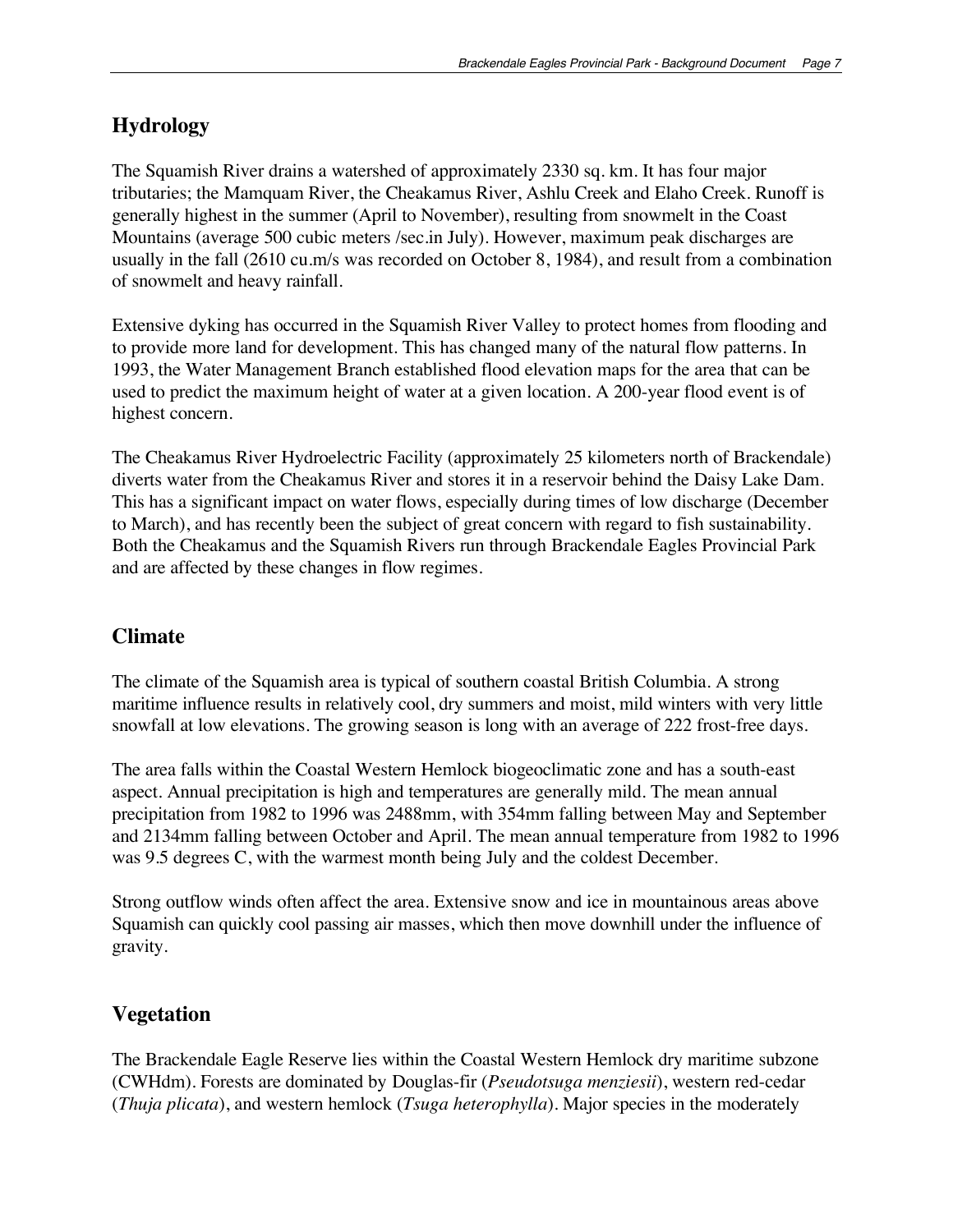developed shrub layer include salal (*Gaultheria shallon*), red huckleberry (*Vaccinium parvifolium*), dull Oregon-grape (*Mahonia nervosa*), and trailing blackberry (*Rubus ursinus*). The herb layer is dominated by sword fern (*Polystichum munitum*) and bracken fern (*Pteridium aquilinium*). Mosses include step moss (*Hylocomium splendens*), flat moss (*Plagiothecium undulatum*), and Oregon-beaked moss (*Kindbergia oregana*).

Floodplain areas adjacent to the Squamish River have a large deciduous component of red alder (*Alnus rubra*), black cottonwood (*Populus balsamifera ssp.trichocarpa*), and bigleaf maple (*Acer macrophyllum*). Sitka spruce (*Picea sitchensis*) is also found here. Dominant shrubs in riparian areas include salmonberry (*Rubus spectabilis*) and Devil's club (*Oplopanax horridus*). Herb layer vegetation such as false lily-of-the-valley (*Maianthemum dilatatum*) and three-leaved foamflower (*Tiarella trifoliata*) are common. Most of the park is comprised of mature conifer stands with a large deciduous component along the Squamish River.

### **Wildlife**

Brackendale Eagles Provincial Park preserves critical habitat for wintering bald eagles. During this period, large numbers of eagles congregate along the Squamish and Cheakamus rivers to feed on salmon carcasses.

Other wildlife species in the park include 55 probable or possible mammals, 11 probable or possible amphibian species, and 5 probable or possible species of reptiles. Species are listed in Appendix 1.

Large mammals include black bear (*Ursus americanus*), cougar (*Felis concolor*), gray wolf (*Canis lupus*), and Columbian black-tailed deer (*Odecoileus hemionus columbianus*). Fur-bearing species include coyote (*Canis latrans*), bobcat (*Lynx rufus*), mink (*Mustela vison*), and weasel (*Mustela frenata*). Many small mammals inhabit the area including the Northern flying-squirrel (*Glaucomys sabrinus*), the Snowshoe hare (*Lepus americanus*), and the Yellow-pine chipmunk (*Tamias amoenus*).

Reptiles found in the area include 3 species of garter snake. Eleven amphibians are likely present; these include the Tailed frog (*Ascaphus truei*) and the Northwestern salamander (*Ambystoma gracile*).

There are approximately 148 bird species that use the park area at various times throughout the year.

### **Fish**

During the fall, an abundance of salmon return to spawn in the rivers and creeks of the Squamish region. The deposition of salmon carcasses onto riverbanks provides a valuable food source for wintering bald eagles. Chinook (*Oncorhynchus tshawytscha*), chum (*O. keta*), coho (O. *kisutch*),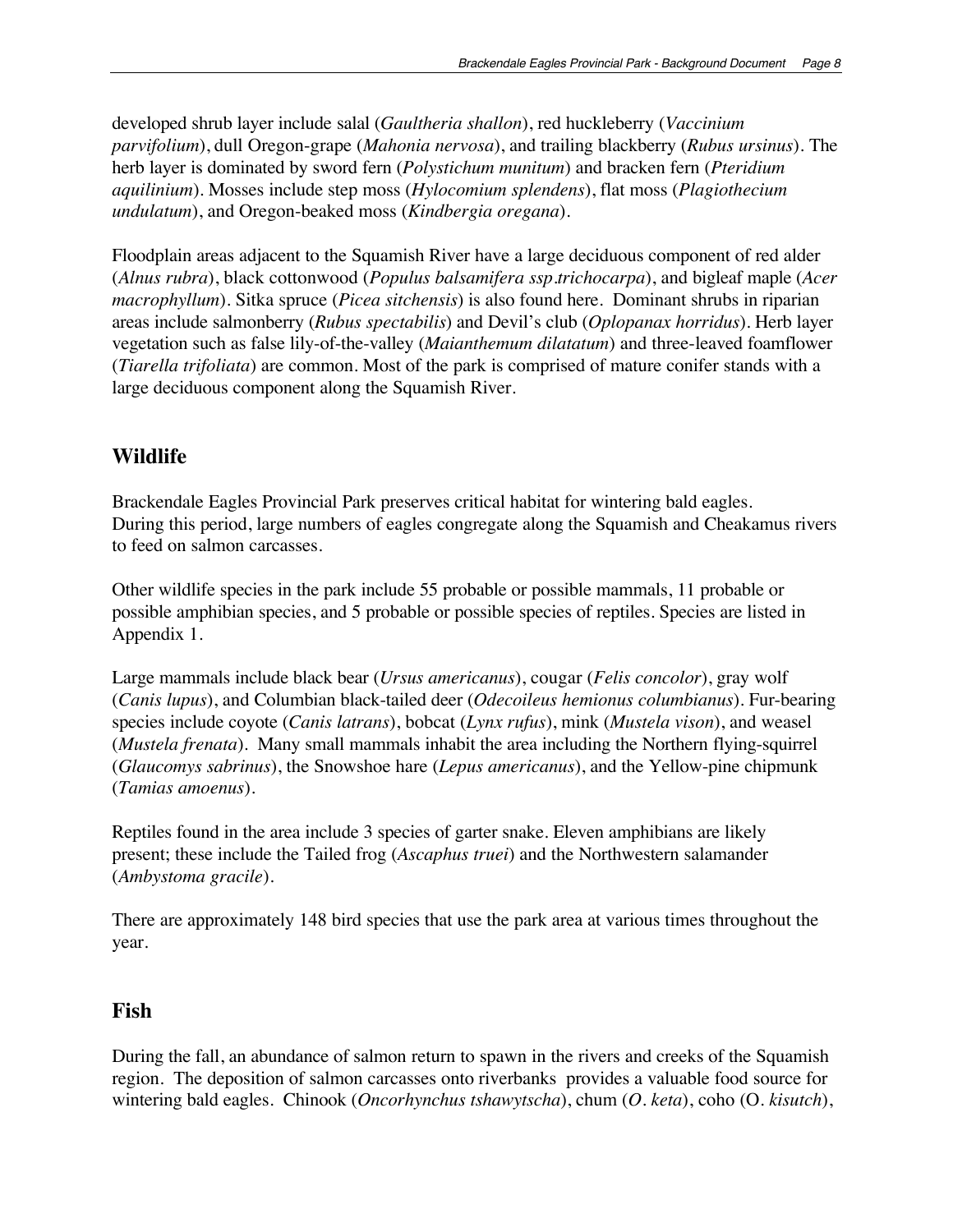pink (*O. gorbusha*), and sockeye salmon (*O. nerka*) spawn within the Squamish, Cheakamus, Mamquam, and Ashlu Rivers (Tables I, II and III).

### **Table I. Average Annual Salmon Returns on the Squamish, Cheakamus, Mamquam, and Ashlu Rivers, for the period 1984-1993.**

| <b>River</b> | Chum   | <b>Chinook</b> | Coho  | <b>Pink</b> | Pink      | <b>Sockeye</b> |
|--------------|--------|----------------|-------|-------------|-----------|----------------|
|              |        |                |       | (Even Yr.)  | (Odd Yr.) |                |
| Squamish     | 48,409 | 612            | 4,757 | 100         | 1.667     | 100            |
| Cheakamus    | 61,250 | 368            | 2,700 | 3.367       | 13        |                |
| Mamquam      | 12,665 | 202            | 758   |             | 1,014     | 45             |
| Ashlu        | 750    | 278            | 223   |             | 100       |                |

#### **Table II. Peak Annual Salmon Returns on the Squamish, Cheakamus, Mamquam, and Ashlu Rivers, for the period 1984-1993.**

| <b>River</b> | Chum    | <b>Chinook</b> | Coho   | Pink       | Pink      | <b>Sockeye</b> |
|--------------|---------|----------------|--------|------------|-----------|----------------|
|              |         |                |        | (Even Yr.) | (Odd Yr.) |                |
| Squamish     | 160,000 | 2,000          | 10,000 | 100        | 2,000     | 300            |
| Cheakamus    | 130,000 | 1.000          | 6,000  | 5,000      | 25        |                |
| Mamquam      | 45,000  | 750            | 3,000  |            | 3,500     | 80             |
| Ashlu        | 4,000   | 600            | 500    |            | 200       |                |

#### **Table III. Timing of Annual Salmon Returns on the Squamish, Cheakamus, and Mamquam Rivers.**

| <b>River</b> | Chum       | <b>Chinook</b> | Coho       | Pink       | <b>Sockeye</b> |
|--------------|------------|----------------|------------|------------|----------------|
| Squamish     | Oct to Jan | Jun to Oct     | Sep to Jan | Aug to Oct | Jul to Sep     |
| Cheakamus    | Sep to Jan | Jun to Oct     | Aug to Feb | Sep to Jan | Jul to Sep     |
| Mamquam      | Sep to Jan | Jul to Nov     | Sep to Feb | Aug to Oct | Jun to Oct     |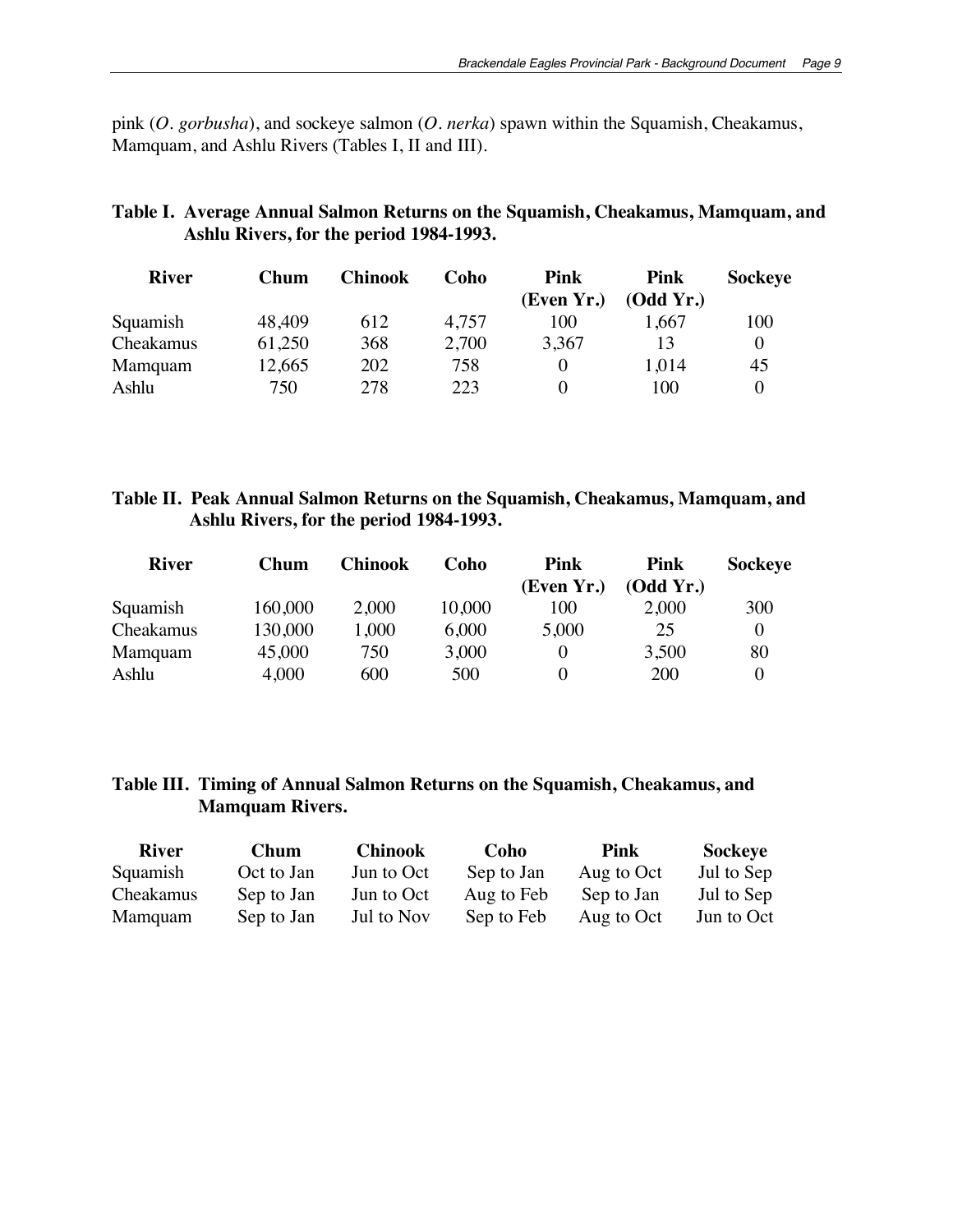In addition to salmon, many other fish species are found in the Squamish, Cheakamus, Mamquam, and Ashlu Rivers (Table IV).

### **Table IV. Fish Species Present in the Squamish, Cheakamus, Mamquam, and Ashlu Rivers.**

| <b>Species</b>                         | Squamish | <b>Cheakamus</b> | <b>Mamquam</b> | <b>Ashlu</b> |
|----------------------------------------|----------|------------------|----------------|--------------|
| Dolly Varden char (Salvelinus malma)   |          |                  |                |              |
| Cutthroat trout $(O. clarki)$          |          |                  |                | P            |
| Rainbow/steelhead trout $(O.$ mykiss)  | Р        |                  |                | P            |
| Green sturgeon (Acipenser medirostris) | P        | N/P              | N/P            | N/P          |
| Lamprey eels (Family Petromyzontidae)  | P        | P                | N/P            | N/P          |
| Whitefish (Family Salmonidae)          | N/P      |                  | N/P            | N/P          |
| Sculpins (Family Cottidae)             | N/P      |                  | N/P            | N/P          |
| $P$ – Fish species present             |          |                  |                |              |
| $N/P$ – Fish species not present       |          |                  |                |              |

Several runs of wild salmon (particularly chum and coho) on the Squamish, Mamquam, and Cheakamus Rivers and their tributaries are being reinforced by enhancement and restoration efforts. Through the Watershed Restoration Program of Forest Renewal BC, several salmon bearing streams in this watershed are being extensively rehabilitated. Some of these streams include Mashiter Creek on the Mamquam River, Shovelnose Creek on the Squamish River, and the BC Rail spawning channels on the Cheakamus River, all situated outside the park boundaries. In addition, the North Vancouver Outdoor School (NVOS) north of the park has created several kilometres of spawning channels throughout their property. As well, the Tenderfoot Hatchery operated by the DFO and a hatchery operated by the NVOS produces Chum and Coho salmon to supplement wild stocks on the Cheakamus River.

Sport fishing for salmon, trout, and char is allowed on the Squamish, Mamquam, and Cheakamus Rivers, as well as tributaries like the Ashlu River. The Squamish, Mamquam, Cheakamus and Ashlu Rivers have an allowable daily catch of two salmon total of either coho, chinook, chum, and/or pink salmon. These waters also have an allowable daily catch of four fish total of either trout and/or char. Anglers are allowed a daily limit of two hatchery steelhead trout but must release all wild fish. Angling pressure is moderate on the Squamish and Cheakamus, whereas, the Mamquam and Ashlu receive light fishing pressure.

### **Rare and Endangered Species**

Although bald eagles are not considered to be a red or blue-listed species, their habitat has been constantly shrinking. For this reason they are still considered to be of management concern. This is especially the case where significant congregations of bald eagles occur, such as the Squamish River Valley.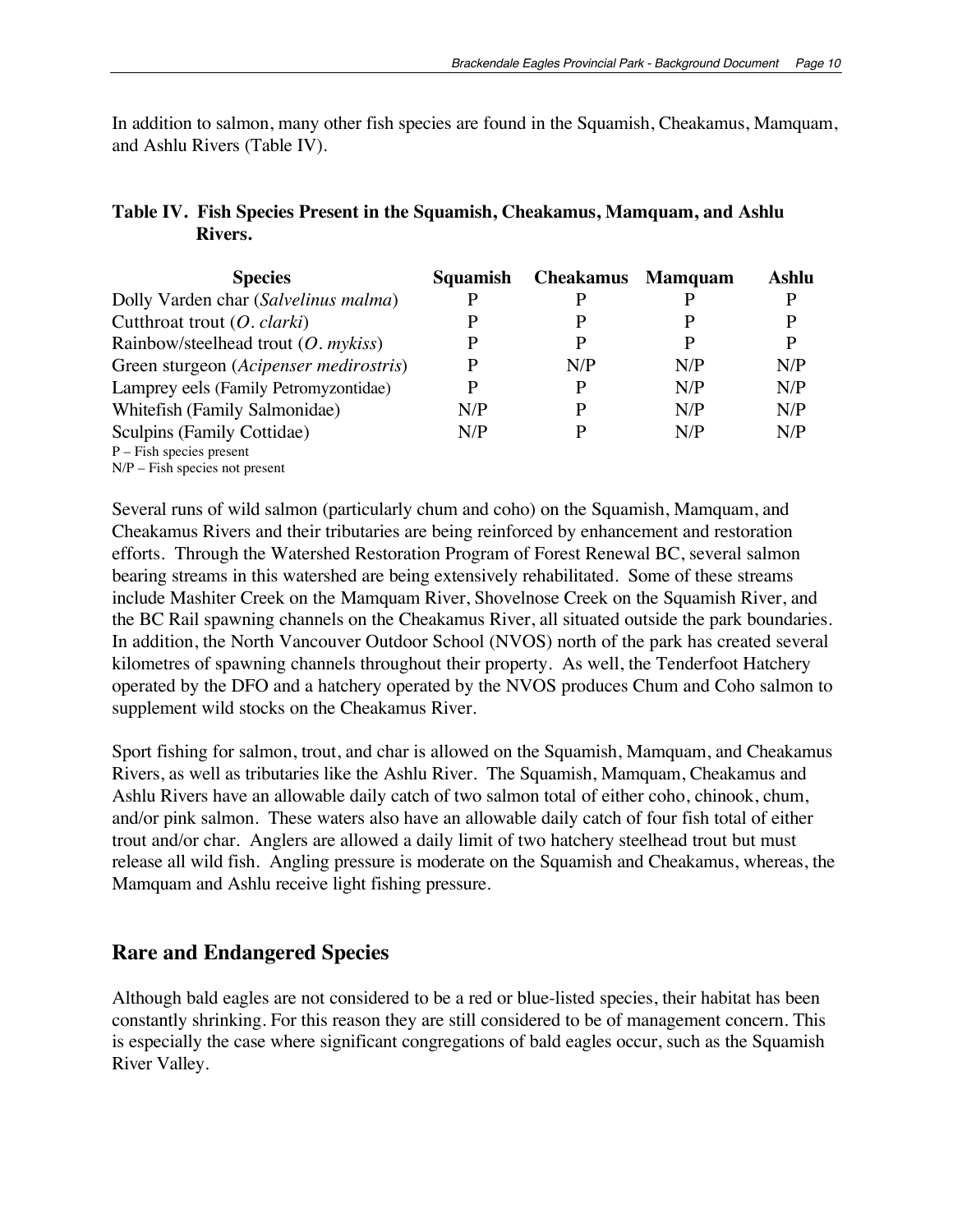Rare and endangered species in the Squamish Forest District include the Bull Trout (*Salvelinus confluentus*), the Tailed Frog (*Ascaphus truei*), and the Spotted Owl (*Stix occidentalis)* (Appendix 1).

### **Cultural Values**

There are no documented archeological sites within the park boundaries that are listed with the British Columbia Provincial Heritage Register. However, there are numerous prehistoric, historic, and culturally significant sites in the Squamish region.

The park lies within the traditional territory of the Squamish Nation and numerous Indian Reserve lands exist adjacent to park boundaries. Natural values, particularly related to salmon, are likely of significant value to the Squamish First Nation people. As well, spiritual and cultural values also likely exist within the park boundaries.

At the moment there exists outstanding First Nation claims on lands within and adjacent to the park. Land claim treaty negotiations between the Squamish Nation and the Federal and Provincial governments are ongoing.

### **Recreation and Tourism Values**

The park lies within a region known for its outstanding recreational and aesthetic values. The Squamish area possesses a combination of ocean, river, and mountain scenery, which forms a varied setting for a range of outdoor activities.

Nearby sub-alpine mountains offer opportunities for wilderness hiking, camping, glacier skiing, and fishing. Four existing backcountry trails on the west-side of the lower Squamish River provide access to Lake Lovely Water, Mt. Sedgewick, Echo Lake, and areas beyond. Further north, snowshoeing, nordic and downhill skiing, and other alpine activities can be found at Garibaldi Lake Provincial Park, Brohm Ridge, and at Whistler and Blackcomb Mountains.

The region is becoming an increasingly popular year round rock-climbing destination. Immediately south of Squamish is the Stawamus Chief, a large granodiorite monolith where local and visiting climbers can choose from over 200 climbing routes to its summit. Other rock faces nearby are also suitable for climbing.

The Sea-to-Sky Highway bisects the region east of the park. Aesthetic views along the route include the ocean and mountain scenery of Howe Sound, Shannon Falls, the Stawamus Chief, and the Tantalus Range. Near the park, frontcountry camping is available close to the highway at Alice Lake and Porteau Cove Provincial Parks.

The many rivers in the Squamish area offer excellent sport fishing opportunities for species such as trout and char, in addition to coho, chinook, chum, and pink salmon. Anglers can use the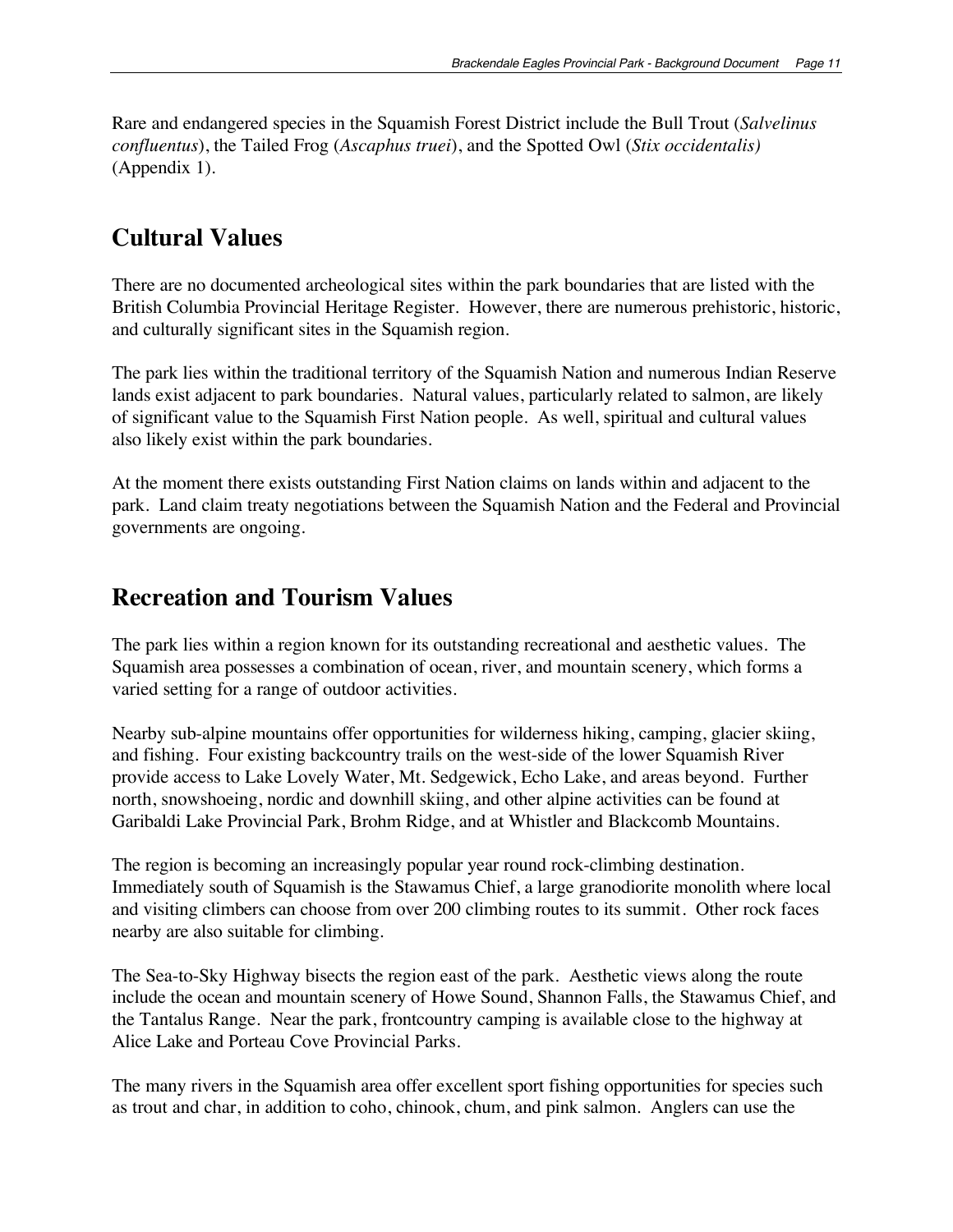numerous gravel bars in the Squamish River system, including those opposite the park, to access prime fishing locations, particularly during fall, when the salmon return to spawn. These gravel bars are also used for picnicking, walking, informal hiking, and some off-road vehicle use. During summer, local residents swim in the side channels and pools off the main stem of the Squamish River near the park.

The lower reaches of the Squamish and Cheakamus Rivers are navigable by raft and kayak and contain challenging white-water stretches. Several rafting companies use the western shore of the Squamish River within the park boundaries as stopping points for lunch and eagle viewing. Further downstream, the Squamish River Estuary is home to over 170 species of birds and is an excellent area for bird watching.

Eagles congregate in large numbers along the Squamish River system in winter to feed on the carcasses of salmon that have washed onto the gravel bars including those within the park. Paved and gravel roads along with an extensive dyke system and trails provide easy access to the river for eagle viewing at the eastern edge of the park.

#### **Existing Facilities**

At present, there are no recreational facilities in the park. An undeveloped hiking trail passes through the north end of the park leading up to Lake Lovely Water in the Tantalus Range.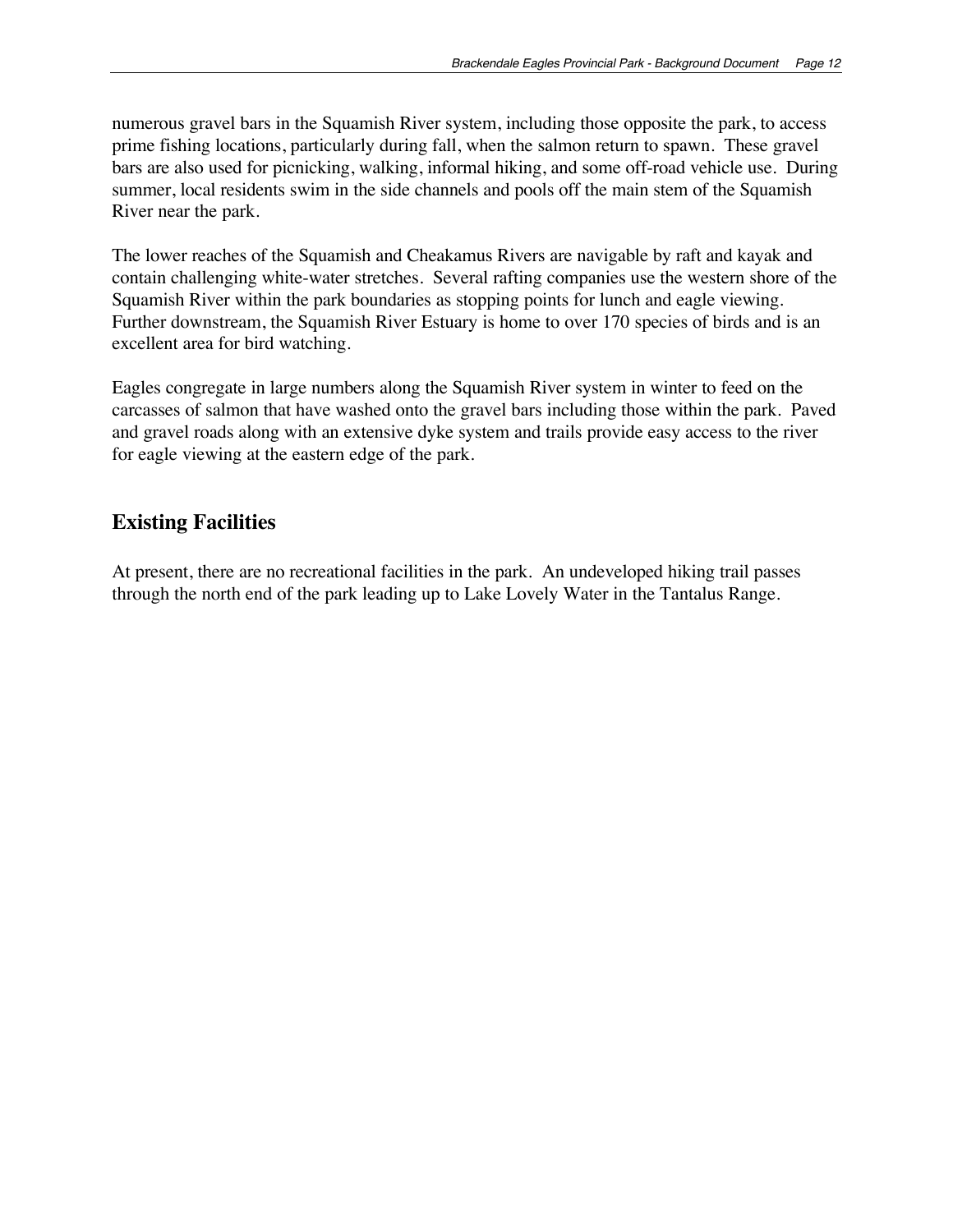### **Tenures, Occupancy Rights and Jurisdictions**

A wide variety of land holdings exist in the area surrounding Brackendale Eagles Park, including private land, crown land, and Indian Reserves. The western edge of the park is bordered by Tantalus Provincial Park, a Class A Park recently protected under the Protected Areas Strategy. A private holding, district lot 2656 lies within the borders of Brackendale Provincial Park and has been partially logged. Consideration for inclusion into the protected area should be addressed in the future. To the north and south of the park the majority of landholdings are held by the Crown and are leased out as forest tenures. A large amount of these tenures are leased to the Small Business Enterprise Program. Twelve other forest companies have cutting rights in the area, including International Forest Products Ltd., Terminal Forest Products Ltd., and Scott Paper (Figure 3). Scott Paper has some riparian cutting rights from south of the park to the estuary. The impact of such logging activities will be reviewed within the Special Resource Management Zone (SRMZ-21) by the Forest Service.

The community of Brackendale lies on the east side of the Squamish River, across from the park. Landholdings here are a mixture of privately and commercially held land under the District Municipality of Squamish. There are also eight Indian Reserves adjacent to the new park (Table V).

| I.R.# 11    | Cheakamus  |
|-------------|------------|
| I.R.# 12    | Yookwit    |
| I.R $# 13$  | Skaman     |
| I.R.# 14    | Waiwakum   |
| I.R.# 15    | Alkwuck    |
| I.R.# 16    | Seaichem   |
| I.R.# 17    | Kawtain    |
| $I.R \# 18$ | Yekwaupsum |

#### **Table V. Squamish Nation Indian Reserves in the Squamish Area**

Although many mining claims exist in the general area, all mineral claims within the park area have expired. B.C. Regulation 302/96 established a no-staking mineral and placer reserve over 22 proposed protected areas in the Lower Mainland Region on November 6, 1996. This includes the area now lying within Brackendale Eagles Provincial Park. Two mines east of the park are currently active, one on the south side of the Mamquam River (Tenure # 356249), which is primarily used for storage and another granite quarry further east on the Mamquam.

The District of Squamish has a number of reserves set aside for sand, gravel and rock extraction. However, no current plans for extraction exist at this time. Because gravel extraction could have such significant effects on spawning salmon and foraging eagles, any future activity must receive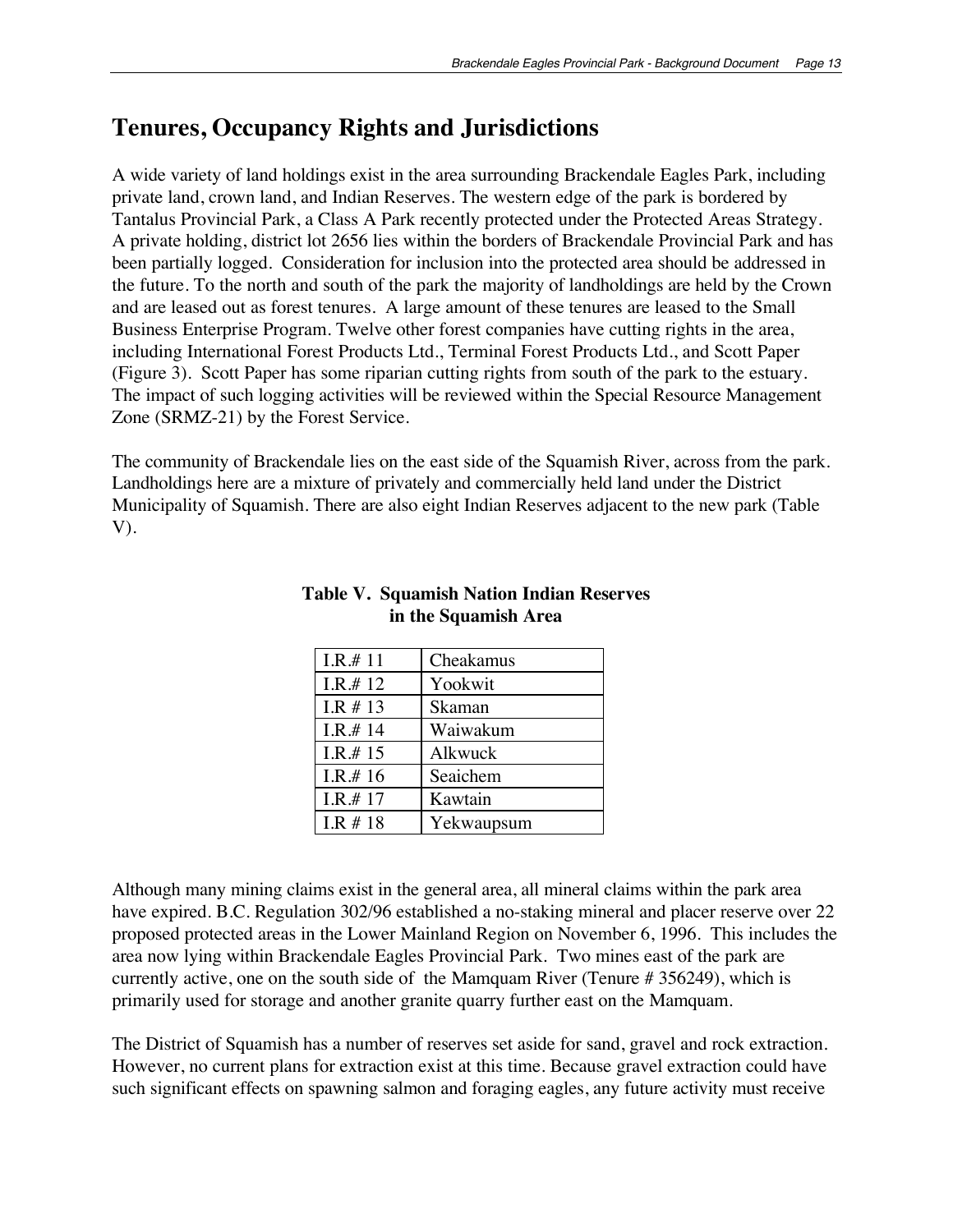approval from the Department of Fisheries & Oceans and the Ministry of Environment, Lands, and Parks.

The District of Squamish recently commissoned a feasibilty study for a pedestrian crossing on the lower Squamish River. Should the crossing be developed, it would provide access to a largely undeveloped area including the park. The obvious environmental impacts of such a crossing must be seriously assessed when considering wildlife values. It should also be noted that the recommended crossing structure western abutment location is identified within the park boundaries.

### **Marketing Analysis**

### **Existing Use Analysis**

Due to its recent establishment, current existing use figures are not available for the park. However, volunteers of the Eagle Watch Program of Squamish estimated approximately 4,000 bird watchers visited the Squamish/Brackendale area to view eagles during a ten weekend period from December 11, 1998 to February 14, 1999*.*

The Nature Conservancy of Canada has established an eagle viewing site outside the park on the eastern shore of the Squamish River opposite the park. The viewing site contains an interpretive display that provides information on eagle biology. Also, volunteers from the Eagle Watch Program are at the viewing site during the winter eagle season to provide interpretive presentations for visitors. In addition to the viewing site, several rafting companies provide eagle watchers a chance to view the birds closely from the river.

In addition to eagle watching, the Squamish region offers other recreational uses such as sightseeing, mountain biking, walking, hiking, fishing, rafting, and other outdoor activities during the winter season. Nearby, Garibaldi Provincial Park's Diamond Head area offers backcountry skiing, hiking, mountain biking, snowshoeing, wilderness camping, and other backcountry activities. Closer to Squamish, Brohm Ridge provides groomed trails for snowmobiling. Further north Whistler and Blackcomb Mountains provide world class downhill skiing facilities. During the summer, visitors can mountain bike, hike, windsurf, rock climb, glacier ski, camp, fish, and pursue other summer outdoor activities.

### **Trends and Demands**

Tourism in the Squamish region continues to grow due in part to the popularity and appeal of Whistler Village's ski resorts and the variety of outdoor activities offered in the area. Visitor counts by the Squamish Visitor Information Centre show a steady growth from 23,029 in 1996, to 24,644 in 1997, and 21,285 by the end of August, 1998 with the strongest increases occurring during the autumn, winter, and spring seasons. The visitor counts obtained from the Squamish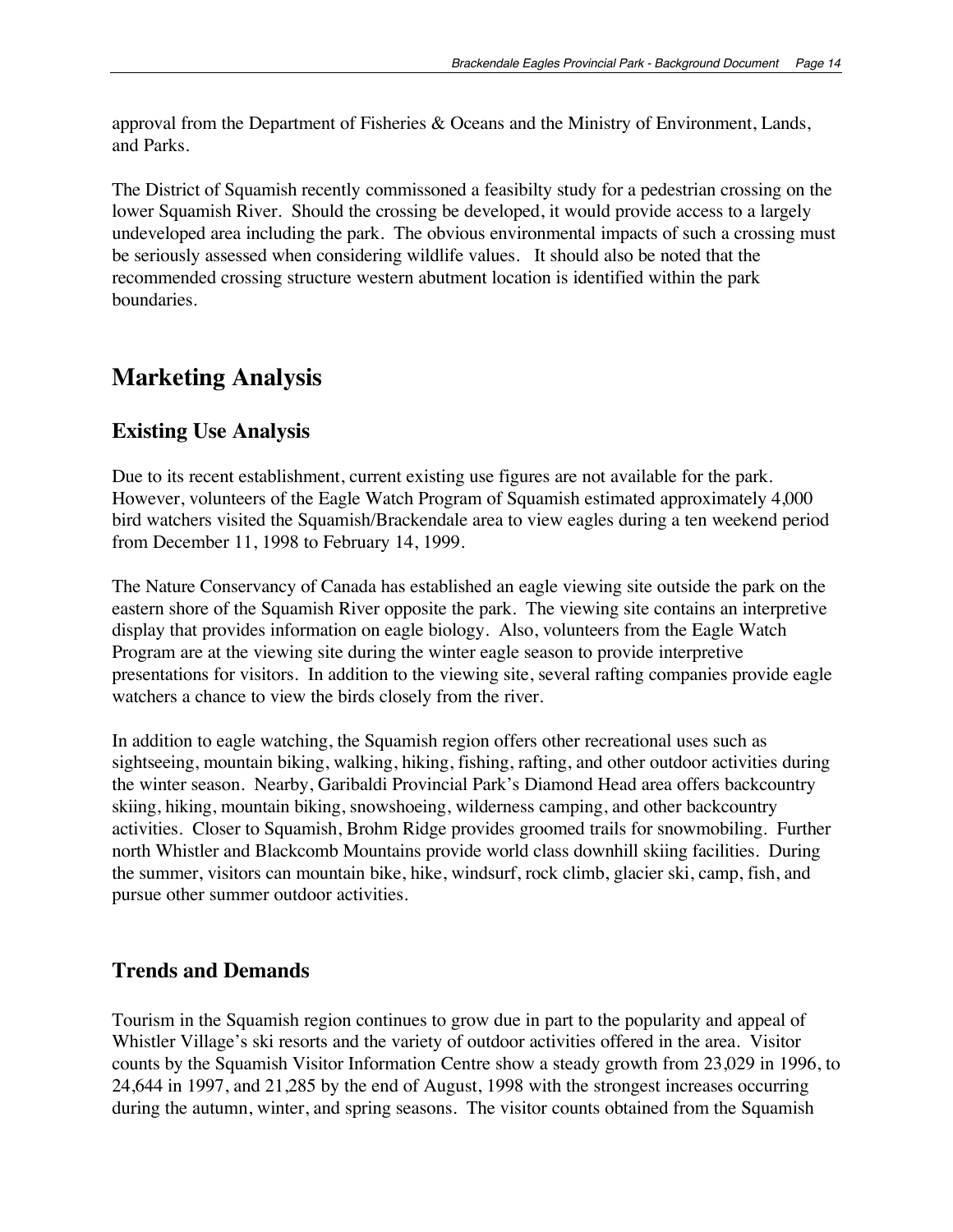Visitor Information Centre do not include those individuals staying with friends or relatives in the area, who are less likely to visit information centres. Thus, the actual numbers of visitors are likely to be higher.

Visitor growth during the autumn, winter, and spring seasons can be attributed to the variety of regional products and services that appeal to off-season tourists, such as eagle watching. However, summer remains the most popular tourist season in the Squamish area due to the region's appeal as a summer outdoor destination. The majority of visitors to the Squamish area sightsee  $(51\%)$ , or pursue outdoor activities  $(22\%)$ .

Day-use attendance figures for nearby Brandywine Falls, Murrin Lake, and Shannon Falls Provincial Parks have also been increasing (Table VI).

#### **Table VI. BC Parks Day-Use Attendance Figures for Three Day-Use Areas Near the Squamish/Brackendale Area, 1992-1997.**

| Park                    | 1992    | 1993    | 1994    | 1995    | 1996    | 1997    |
|-------------------------|---------|---------|---------|---------|---------|---------|
| <b>Brandywine Falls</b> | 43.361  | 45.635  | 63.850  | 52,584  | 46.924  | 44.775  |
| <b>Murrin</b>           | 38.451  | 46.284  | 43.635  | 45.350  | 47 494  | 47.842  |
| <b>Shannon Falls</b>    | 102.101 | 114.201 | 123.673 | 131.662 | 136,375 | 151.995 |

The growth in visitation to the Squamish/Brackendale area is expected to continue, given the increasing appeal of the region for outdoor recreation and the international popularity of Whistler Village as a ski destination.

The growth in tourists in the region has resulted in a significant increase in annual hotel room revenues that can be attributed to the influence of Whistler's ski resorts; a substantial percentage of visitors staying in Squamish are travelling to and from Whistler. The tourist room revenue for the Squamish/Lillooet Regional Districts have grown significantly over the years (Table VI).

#### **Table VII. Annual Tourist Room Revenue, Squamish/Lillooet Regional District, 1992 to 1997.**

| <b>Revenue</b>                | 1992 | 1993     | 1994     | 1995     | 1996                 | 1997 |
|-------------------------------|------|----------|----------|----------|----------------------|------|
| $($\> \> Thus and \; $51,764$ |      | \$52,037 | \$65,783 | \$82,035 | $$92,672$ $$101,871$ |      |

### **Promotion and Information**

Due to the park's recent establishment, visitor information is not currently available for the Brackendale Eagles Park.

At the moment, there is little marketing effort focused on promoting eagle watching in the Squamish area. No funds are being expended by government agencies or private groups to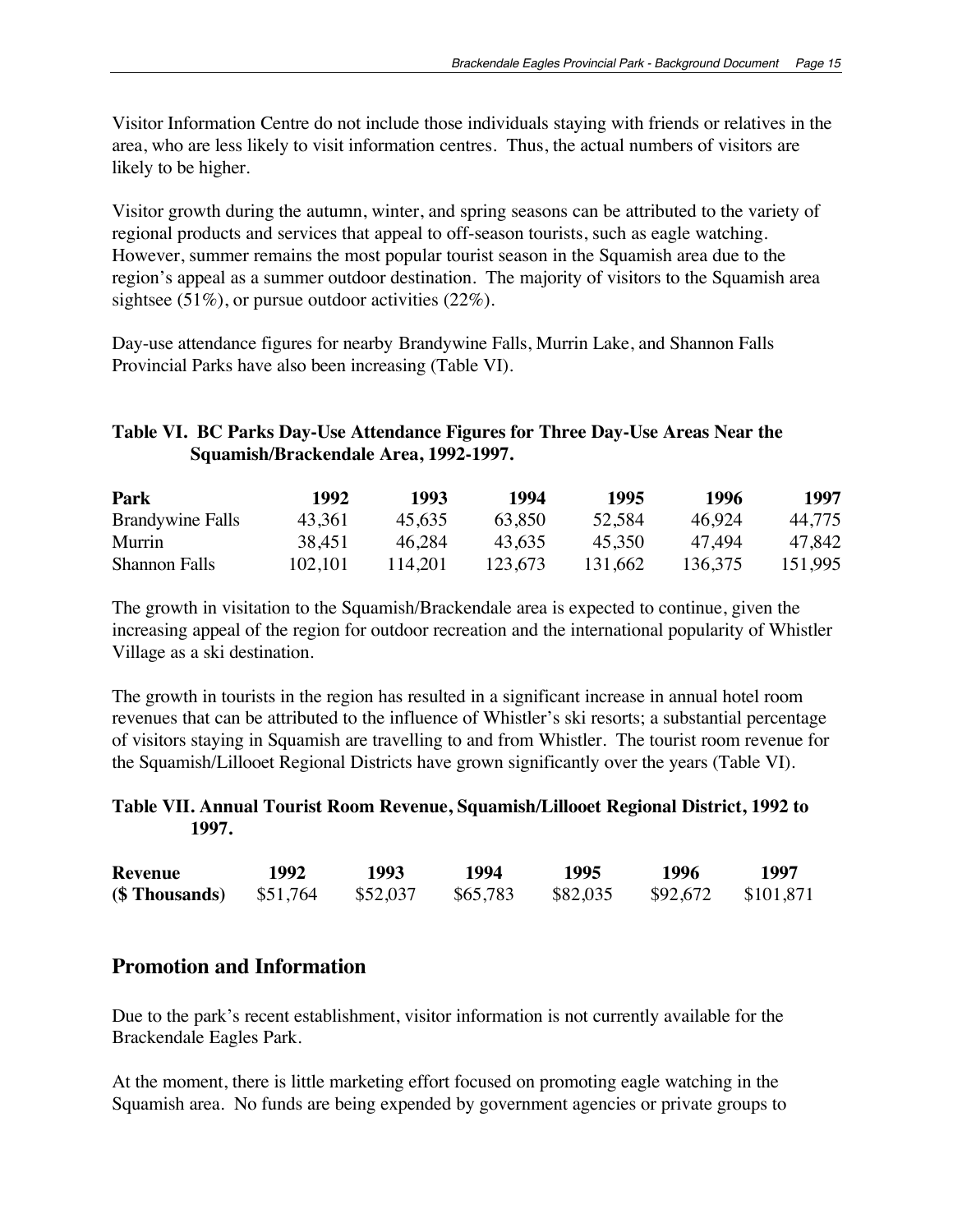promote this resource. However, cultural events such as the annual Brackendale Winter Eagle Festival help raise awareness of the area's eagle resource. The festival activities include an eagle count by volunteers and bird watchers during the Christmas holidays. Promotion occurs primarily through the media and by word-of-mouth.

Eagle Watch and other Squamish-based organizations have also contributed to public awareness of the area's eagles through such events as Eagles Watch's Annual Eagle Count each winter. The Annual Eagle Count has received considerable media attention through local and Vancouver newspaper coverage, CBC radio interviews, and international media, and by visitor word-ofmouth; the event has assisted in promoting the eagles and increasing the profile of organizations such as Eagle Watch. In the past, the Nature Conservancy of Canada has promoted the eagles through "The Eagles of Brackendale Project" at the Squamish Airport and in the "Book of Eagles".

Considerable work has been done by the Squamish community toward educating eagle watchers. An example is the construction of an eagle interpretive centre, which contains displays describing eagle biology, traditional aboriginal relationships with the eagle, and eagle viewing ethics.

#### **Park Products**

The primary product of the park is its eagle watching opportunities. The park is located across the Squamish River from a popular eagle viewing site established by the Nature Conservancy of Canada. The public can see hundreds of bald eagles feeding on salmon carcasses deposited onto the gravel bars on the eastern edge of the park during the winter months. Tall black cottonwood trees further inland provide perching and roosting areas.

Other products during the eagle watching season include accessible sightseeing, mountain biking, walking, hiking, and day-use recreation in nearby provincial and municipal parks. Visitors can raft down the Cheakamus and Squamish Rivers to get a closer view of the eagles, as well as fish the Squamish River and its tributaries for salmon, trout, and char. Backcountry and downhill skiing, snowshoeing, and other alpine activities can be found in Garibaldi Provincial Park, Brohm Ridge, and at Whistler and Blackcomb Mountains. Major nearby attractions include Murrin Lake, Shannon Falls, Stawamus Chief, Alice Lake, Garibaldi and Brandywine Falls Provincial Parks.

### **Key Management Issues**

#### **Commercial Activities**

Four rafting companies currently operate on the Cheakamus and Squamish rivers. Their activities are concentrated around eagle viewing and have a significant impact on eagle feeding behaviour. Biologists who have studied the eagles in this area have recommended a code of ethics for rafting companies to follow. Restrictions such as the time of trips, the number of boats, the distance from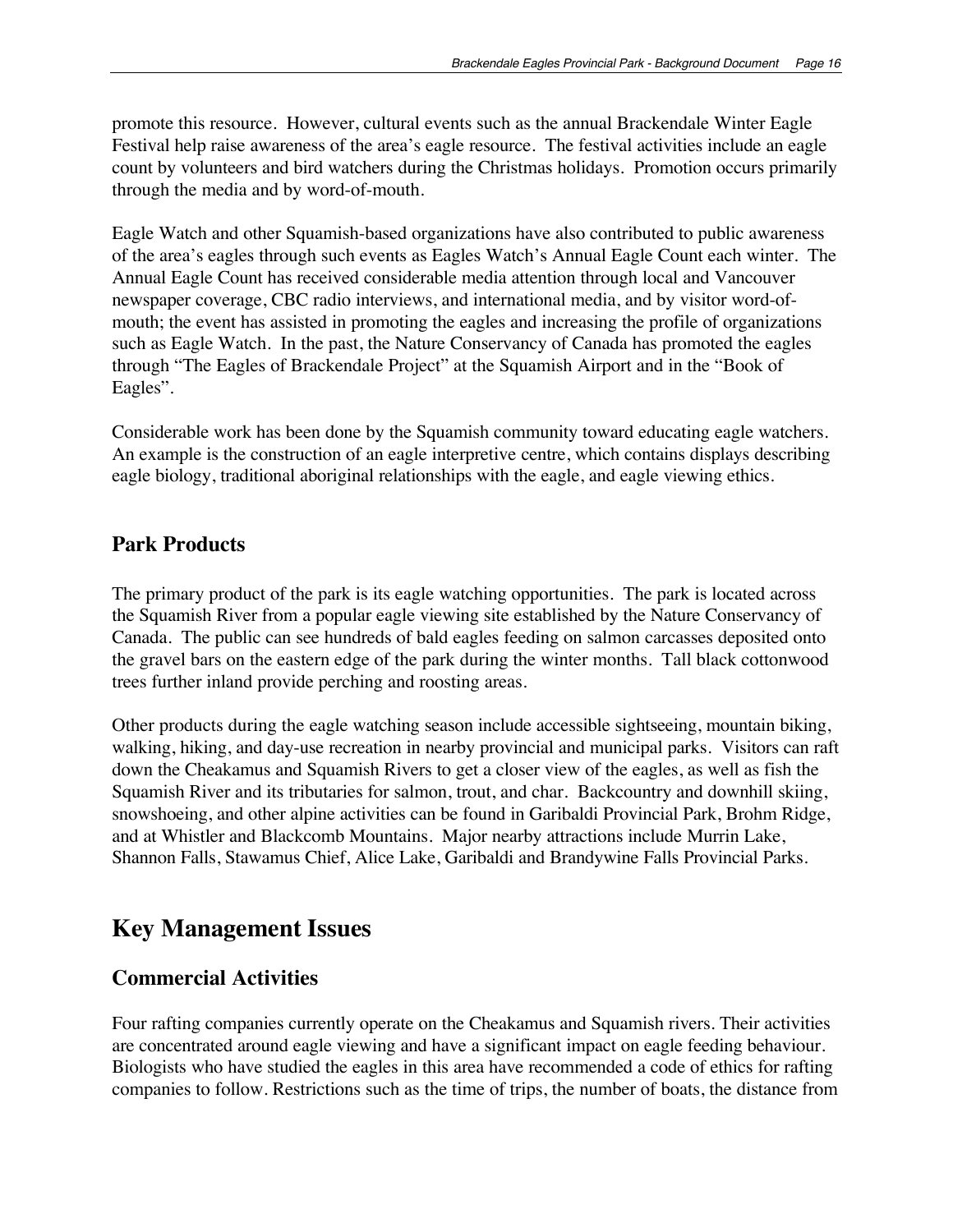eagles, and stopping-off locations have been suggested. The report *Human Disturbance to Wintering Bald Eagles on the Squamish River* (Armstrong, Keong and Vockeroth, 1999) also recommends restricting rafting on the Cheakamus and Squamish Rivers in early morning hours (prime eagle foraging time).

Logging activity in the area is strictly monitored under Special Resource Management Zone 21. However, pressure to harvest trees in areas that provide critical bald eagle habitat will continue in the future. The impact of forest practices near Brackendale Eagle Provincial Park must be looked at carefully.

#### **Conservation**

A high value should be placed on preserving the ecological integrity of the Squamish River and its main tributaries. Recent salmon enhancement efforts such as the spawning channels at the North Vancouver Outdoor School and on the Mamquam River, as well as the Tenderfoot Hatchery on the Cheakamus River have helped to ensure that strong salmon runs continue into the future. As well, plentiful runs of salmon will ensure an adequate supply of food for wintering bald eagles.

Riparian habitat used by bald eagles, such as roosting and perching trees should be maintained. Further studies on bald eagle behaviour are required to determine their use of these riverine habitats. As well, more extensive study on the impact of recreational activities on bald eagles is recommended.

A high value must be placed on maintaining water quality within the Squamish River watershed. Future expansion of waste treatment facilities in upstream areas such as Whistler must be developed with an eye to conservation values.

### **Recreational Activities**

The impacts on bald eagles must be considered before recreational facilities, such as trails and interpretive centers, are constructed near the park. Before creating new trails or other recreational structures an impact assessment should be carried out to determine their effects on eagles. Approved projects should be implemented during the spring to fall period while the eagles are absent in order to minimize interference with the eagles. While the eagles are present in the park recreational opportunities that do not interfere with the daily activities of the eagles should be encouraged and promoted such as eagle viewing and hiking. Conversely, activities that have an adverse effect on the eagles must be discouraged or prohibited.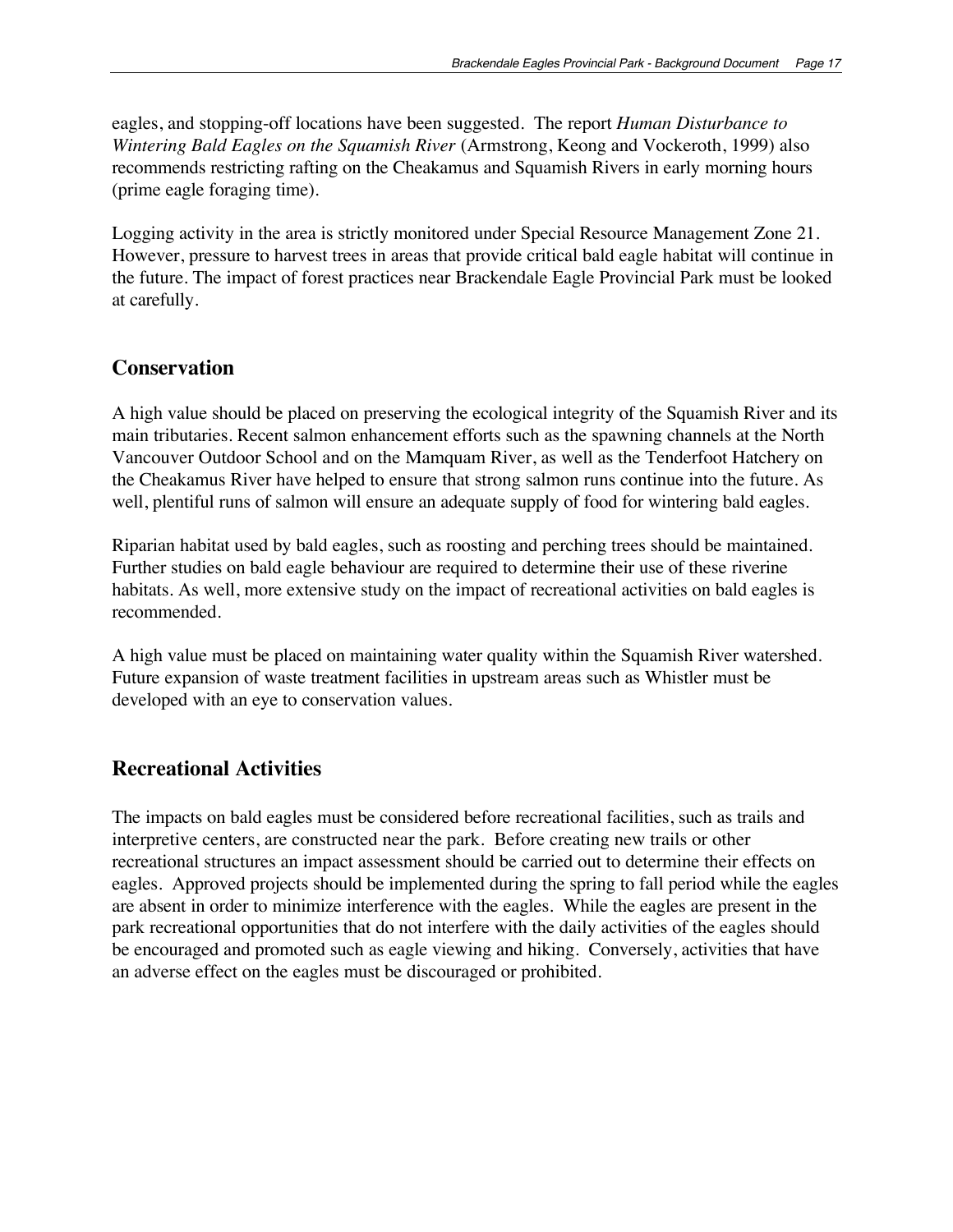Municipal bylaws should be implemented to prevent recreational opportunities that may intrude on the feeding activities of wintering eagles such as the use of off-road vehicles on gravel bars and powered watercraft, as well as, the use of gravel bars by rafting companies for lunch and sightseeing. Such bylaws should be applicable to the areas within/adjacent to the park and along the sections of the Squamish River system where eagles are known to roost and feed.

#### **Integrated Resource Management**

In order to maintain and protect the ecological integrity of Brackendale Eagles Provincial Park, BC Parks must establish close relations with adjacent landowners and managers. This is particularly important in undeveloped areas such as those that exist on the west side of the Squamish River.

In addition, intergovernmental cooperation is crucial to the long-term protection of the park's integrity. Management decisions by the Ministry of Forests and the Ministry of Energy, Mines and Petroleum with regards to resource extraction in the Squamish Valley should be made with the input of BC Parks where activities are likely to impact park values.

First Nations interests must be taken into consideration regarding any future park development. Significant archeological sites adjacent to the park must be integrated with park planning. Cooperation between the Squamish Nation and government agencies must be encouraged to ensure comprehensive land use planning in the future.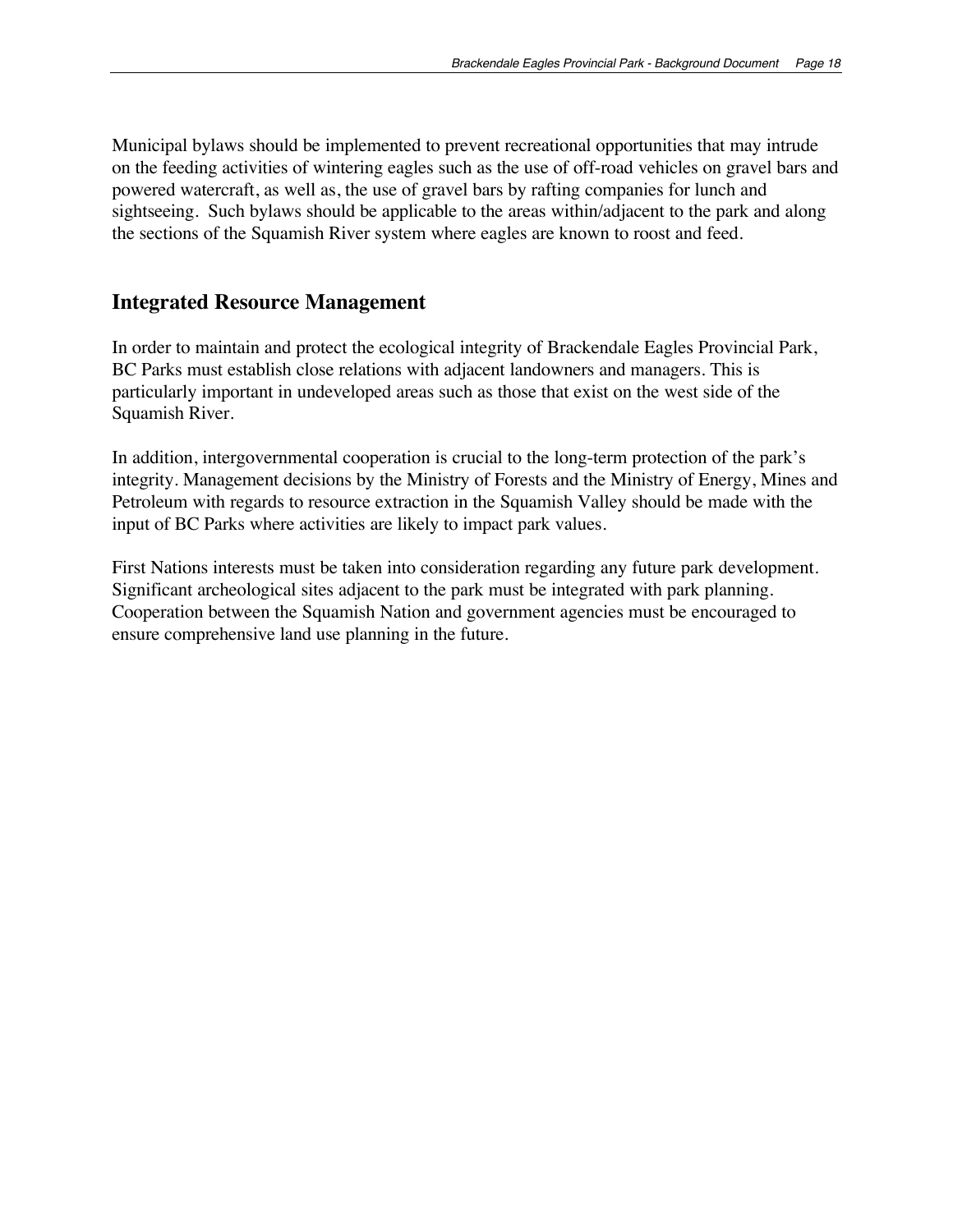### **List of References**

- Armstrong, J. 1990. Vancouver Geology. Vancouver Geological Association of Canada, Cordilleran Section, Vancouver. 128 pp.
- Baumann Engineering. Squamish River Pedestrian Crossing Study. 1998.
- Bawtinheimer, B. Senior Park Planner, BC Parks. 1998. Personal communication.
- Booth, B. P., and M. Merkens. 1997. Winter Ecology of Bald Eagles in the Squamish River Valley, southwestern British Columbia. Executive Summary.
- DFO. 1998. Fish Habitat Inventory and Information Program. (web page) (Accessed 14 November 98)
- Eagle Watch Program. Eagle Watch Squamish Valley viewing sites (pamphlet), no date.
- Edgar, M. Economic Development Officer, District of Squamish. 1998. Personal communication.
- Evans, S. G. and K. W. Savigny, 1994. Landslides in the Vancouver-Fraser Valley-Whistler region. In: Monger, J.W.H. ed. Geology and Geological Hazards of the Vancouver Region, Southwestern British Columbia. Ottawa. Geological Survey of Canada.
- McDonald, B. Aquatic habitat and fish populations. In: Capilano College Environmental Science. Ed. A Systems Approach to Salmon Coho Salmon Sustainability in the Squamish River Watershed, British Columbia. Squamish. Capilano College.
- Ministry of Energy and Mines. 1999. Master Report: Geological Survey Branch, Energy and Minerals Division. (web page) (Accessed 03 February 99)
- Plath, T. Wildlife Technician, Ministry of Environment, Lands and Parks. 1998. Personal Communication.
- Pojar, J., K. Klinka, and D. A. Demarchi. Coastal western hemlock zone. In: Meidinger, D. and J. Pojar. Ed. Ecosystems of British Columbia. Victoria. Ministry of Forests.
- Porter, J. Coordinator, Eagle Watch Program. 1998. Personal communication.

Roberts, J. Forest Ecosystems Specialist, Ministry of Forests. 1998. Personal communication.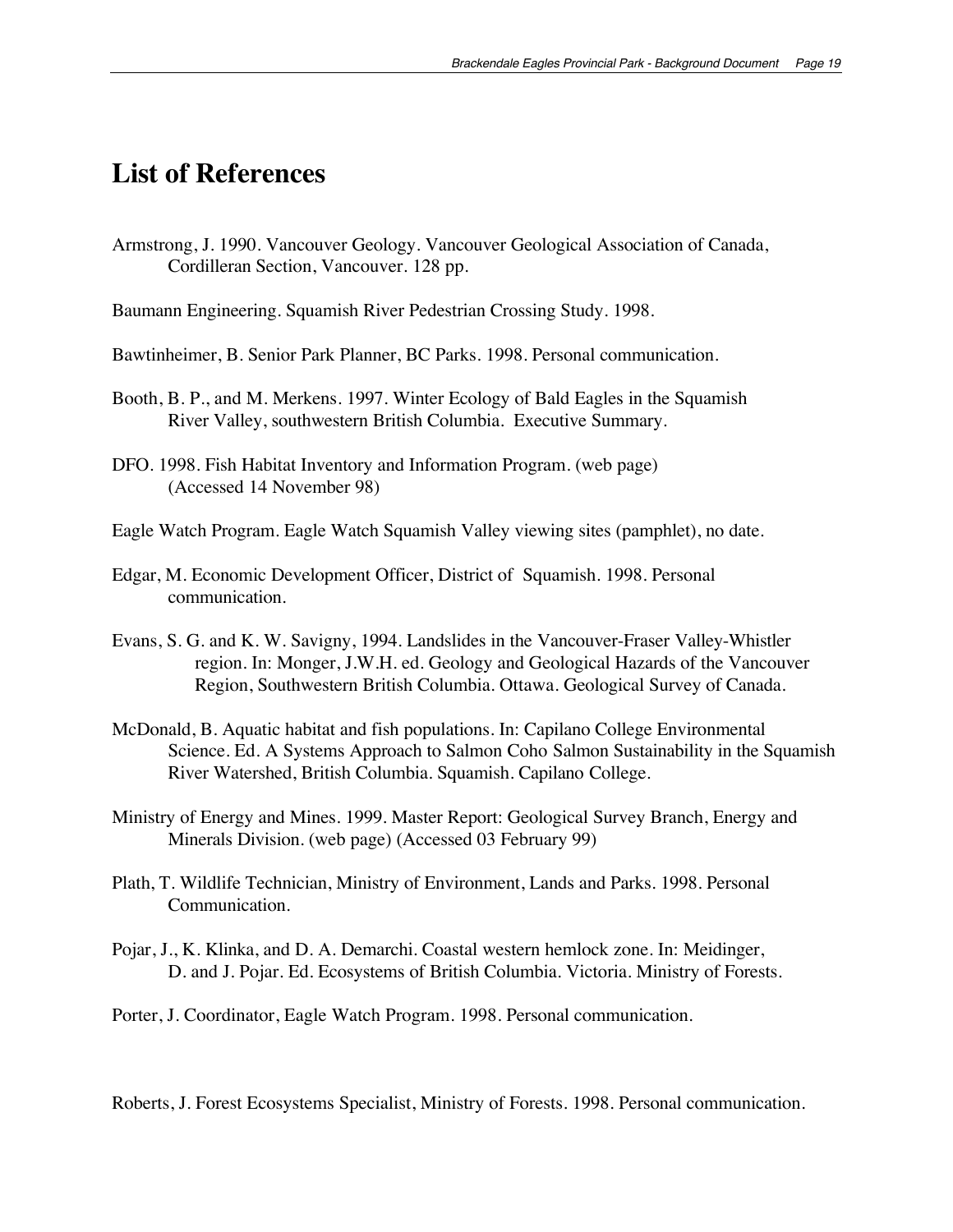Ryder, J. M. 1978. Geology, landforms and surficial materials. In: Valentine, K. W. G., P. N. Sprout, T. E. Baker, and L. M. Lavkulich. Ed. The Soil Landscapes of British Columbia. Victoria. B.C. Ministry of Environment.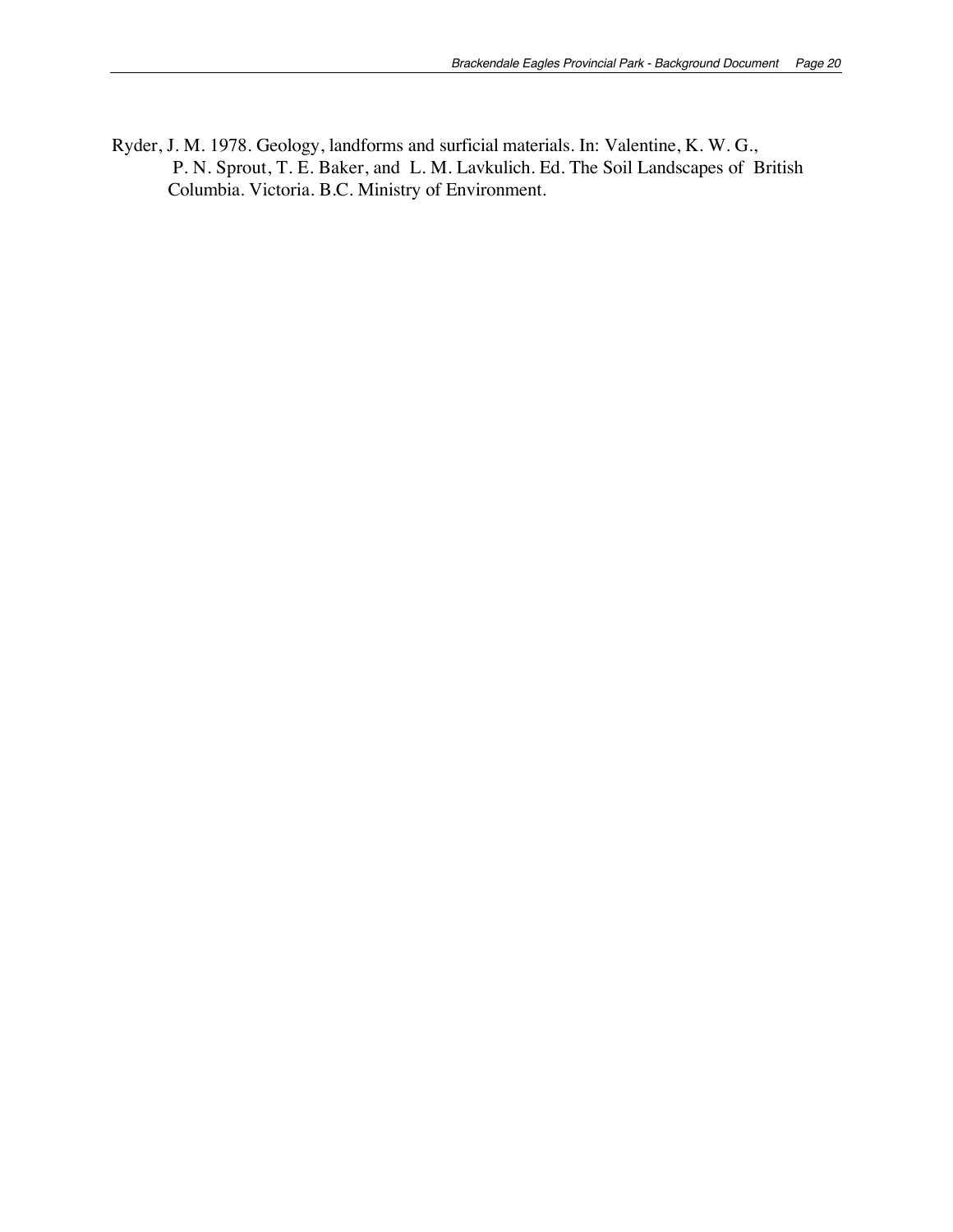# **BRACKENDALE EAGLE PROVINCIAL PARK**

### **BACKGROUND REPORT**

# **Appendix 1**

**Wildlife Species Within Brackendale Eagle Provincial Park**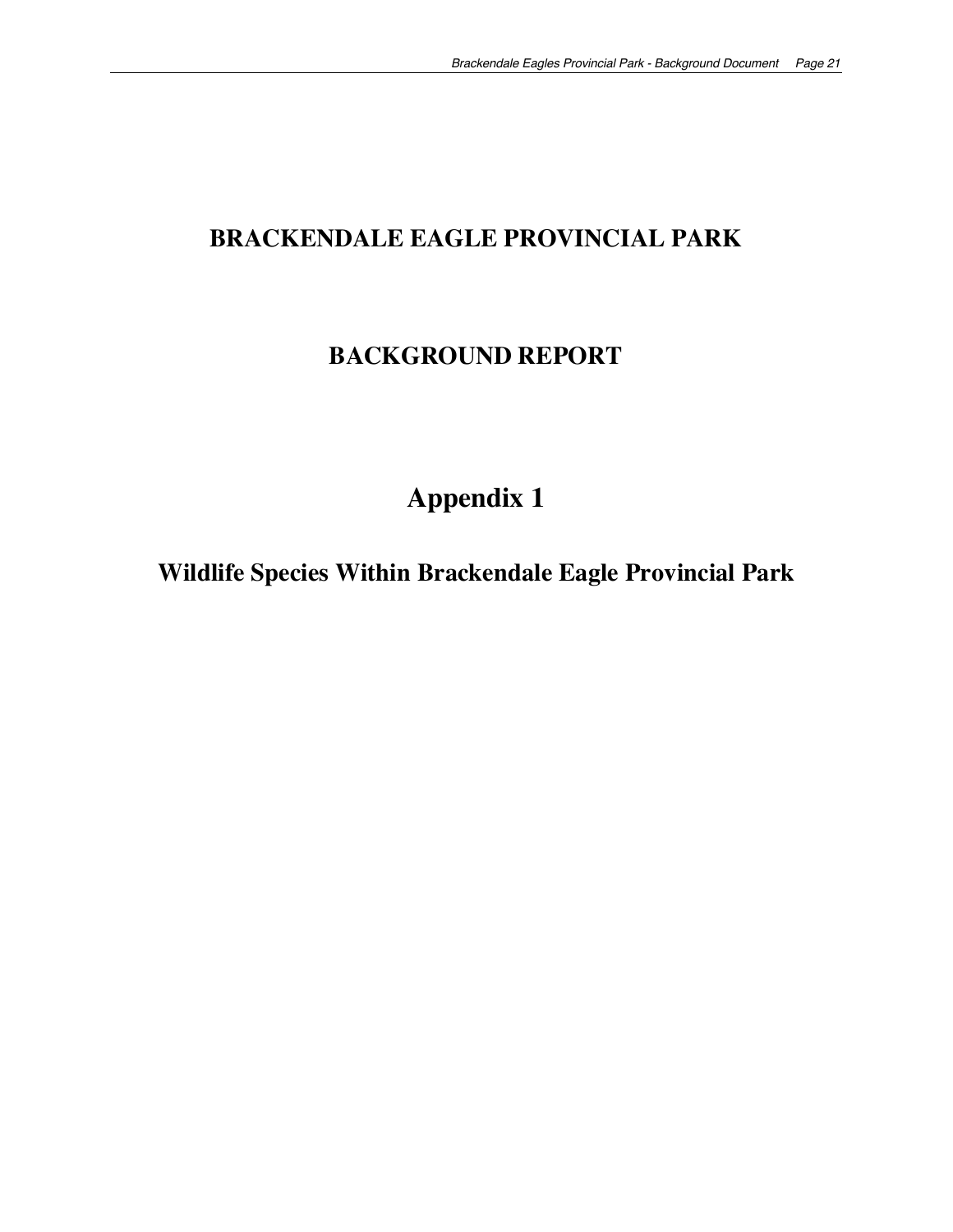## **Mammals in Brackendale Eagle Provincial Park**:

P Probable Occurrence ? Possible Occurrence **bold** Red/Blue Listed

| <b>Common Name</b>              | <b>Scientific Name</b>    | <b>Status</b>            |  |
|---------------------------------|---------------------------|--------------------------|--|
| <b>Common Shrew</b>             | Sorex cinereus            | $\mathbf{P}$             |  |
| Dusky Shrew                     | Sorex monticolus          | $\mathbf{P}$             |  |
| Water Shrew                     | Sorex palustris           | $\mathbf{P}$             |  |
| Trowbridge's Shrew              | Sorex trowbridgii         | $\overline{?}$           |  |
| <b>Vagrant Shrew</b>            | Sorex vagrans             | P                        |  |
| <b>Shrew-mole</b>               | Neurotrichus gibbsii      | ${\bf P}$                |  |
| <b>Coast Mole</b>               | Scapanus orarius          | $\mathbf{P}$             |  |
| <b>Big Brown Bat</b>            | Eptesicus fuscus          | $\mathbf{P}$             |  |
| Silver-haired Bat               | Lasionycteris noctivagans | $\mathbf{P}$             |  |
| <b>Hoary Bat</b>                | Lasiurus cinerius         | $\mathbf{P}$             |  |
| California Myotis               | Myotis californicus       | $\mathbf{P}$             |  |
| <b>Keen's Long-eared Myotis</b> | Myotis keenii             | $\ddot{?}$               |  |
| Little Brown Myotis             | Myotis lucifugus          | P                        |  |
| Yuma Myotis                     | Myotis yumanensis         | $\mathbf{P}$             |  |
| <b>Townsend's Big-eared Bat</b> | Plecotus townsendii       | $\ddot{?}$               |  |
| Snowshoe Hare                   | Lepus americanus          | $\mathbf{P}$             |  |
| Common Pika                     | Ochotona princeps         | $\overline{\cdot}$       |  |
| Southern Red-backed Vole        | Clethrionomys gapperi     | $\mathbf{P}$             |  |
| Long-tailed Vole                | Microtis longicaudus      | $\mathbf{P}$             |  |
| Townsend's Vole                 | Microtus townsendii       | $\overline{\cdot}$       |  |
| <b>Muskrat</b>                  | Ondatra zibethicus        | $\mathbf{P}$             |  |
| <b>Heather Vole</b>             | Phenacomys intermedius    | $\mathbf{P}$             |  |
| Northern Bog Lemming            | Synaptomys borealis       | $\overline{\mathcal{L}}$ |  |
| Beaver                          | Castor canadensis         | $\mathbf{P}$             |  |
| <b>Bushy-tailed Woodrat</b>     | Neotoma cinerea           | $\overline{?}$           |  |
| Deer Mouse                      | Peromyscus maniculatus    | $\mathbf{P}$             |  |
| <b>Columbian Mouse</b>          | Peromyscus oreas          | $\mathbf{P}$             |  |
| Porcupine                       | Erethizon dorsatum        | $\mathbf{P}$             |  |
| <b>House Mouse</b>              | Mus musculus              | $\mathbf{P}$             |  |
| Norway Rat                      | Rattus norvegicus         | $\mathbf{P}$             |  |
| <b>Black Rat</b>                | Rattus rattus             | $\mathbf{P}$             |  |
| Northern Flying Squirrel        | Glaucomys sabrinus        | $\mathbf{P}$             |  |
| Yellow-pine Chipmunk            | Tamias amoenus            | $\mathbf{P}$             |  |
| <b>Townsend's Chipmunk</b>      | Tamias townsendii         | $\ddot{\cdot}$           |  |
| Douglas'Squirrel                | Tamiasciurus douglasii    | $\mathbf{P}$             |  |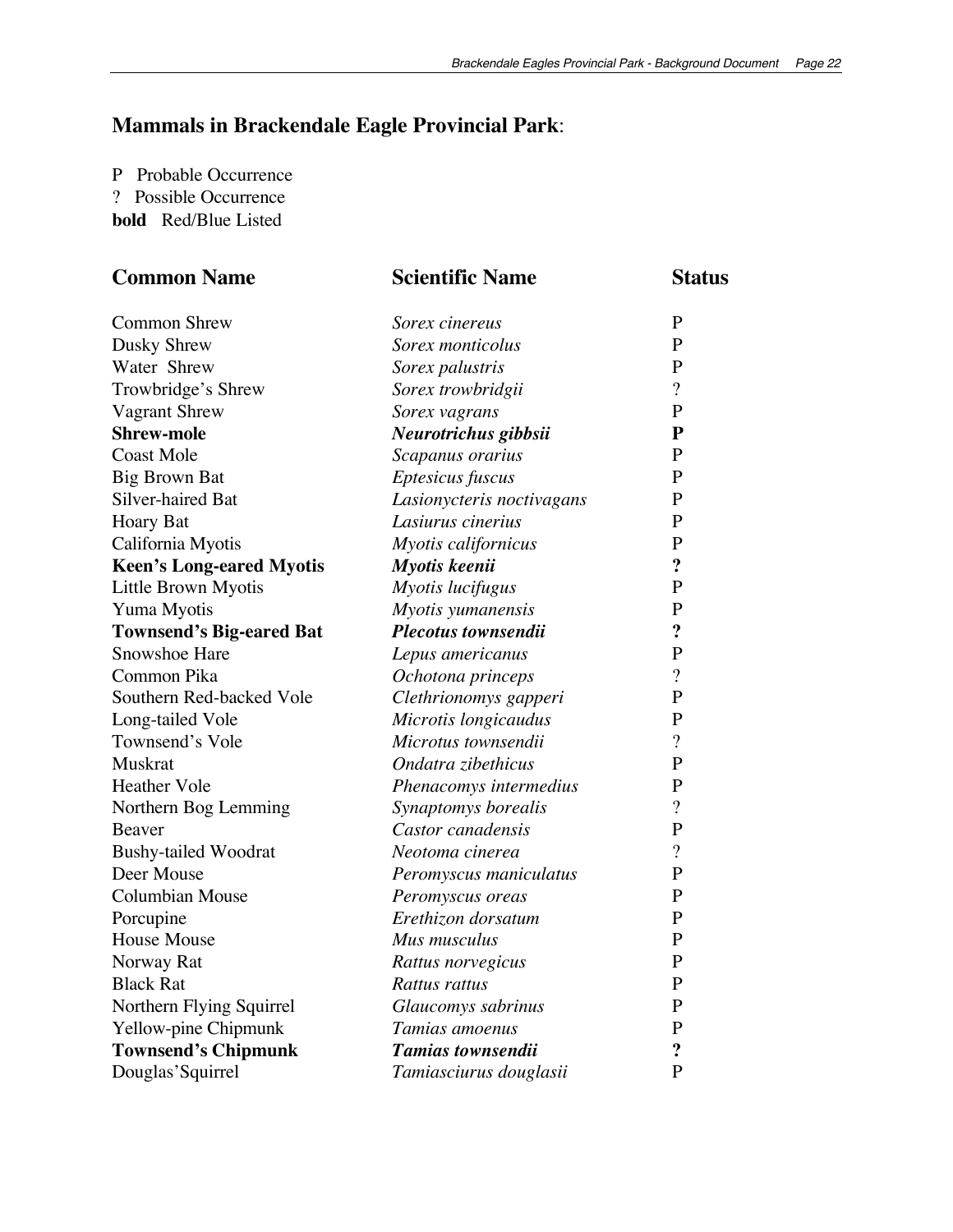| <b>Common Name</b>           | <b>Scientific Name</b> | <b>Status</b>            |
|------------------------------|------------------------|--------------------------|
| <b>Pacific Jumping Mouse</b> | Zapus trinotatus       | P                        |
| Coyote                       | Canis latrans          | P                        |
| Gray Wolf                    | Canis lupus            | P                        |
| Red Fox                      | <i>Vulpes vulpes</i>   | $\overline{\mathcal{L}}$ |
| Cougar                       | Felis concolor         | $\mathbf{P}$             |
| <b>Bobcat</b>                | Lynx rufus             | $\mathbf{P}$             |
| <b>Wolverine</b>             | Gulo gulo              | $\ddot{\cdot}$           |
| <b>River Otter</b>           | Lontra canadensis      | P                        |
| Marten                       | Martes americana       | P                        |
| <b>Fisher</b>                | Martes pennanti        | $\ddot{\cdot}$           |
| Striped Skunk                | Mephitis mephitis      | P                        |
| Ermine                       | Mustela erminea        | $\mathbf{P}$             |
| Long-tailed Weasel           | Mustela frenata        | P                        |
| Mink                         | Mustela vison          | P                        |
| Spotted Skunk                | Spilogale putoris      | $\mathbf{P}$             |
| Harbor Seal                  | Phoca vitulina         | P                        |
| Racoon                       | Procyon lotor          | P                        |
| <b>Black Bear</b>            | Ursus americanus       | P                        |
| Moose                        | Alces alces            | P                        |
| Mule Deer                    | Odocoileus hemionus    | P                        |

Source: Thomas Plath, BC Environment, Lower Mainland Region, Surrey, BC.